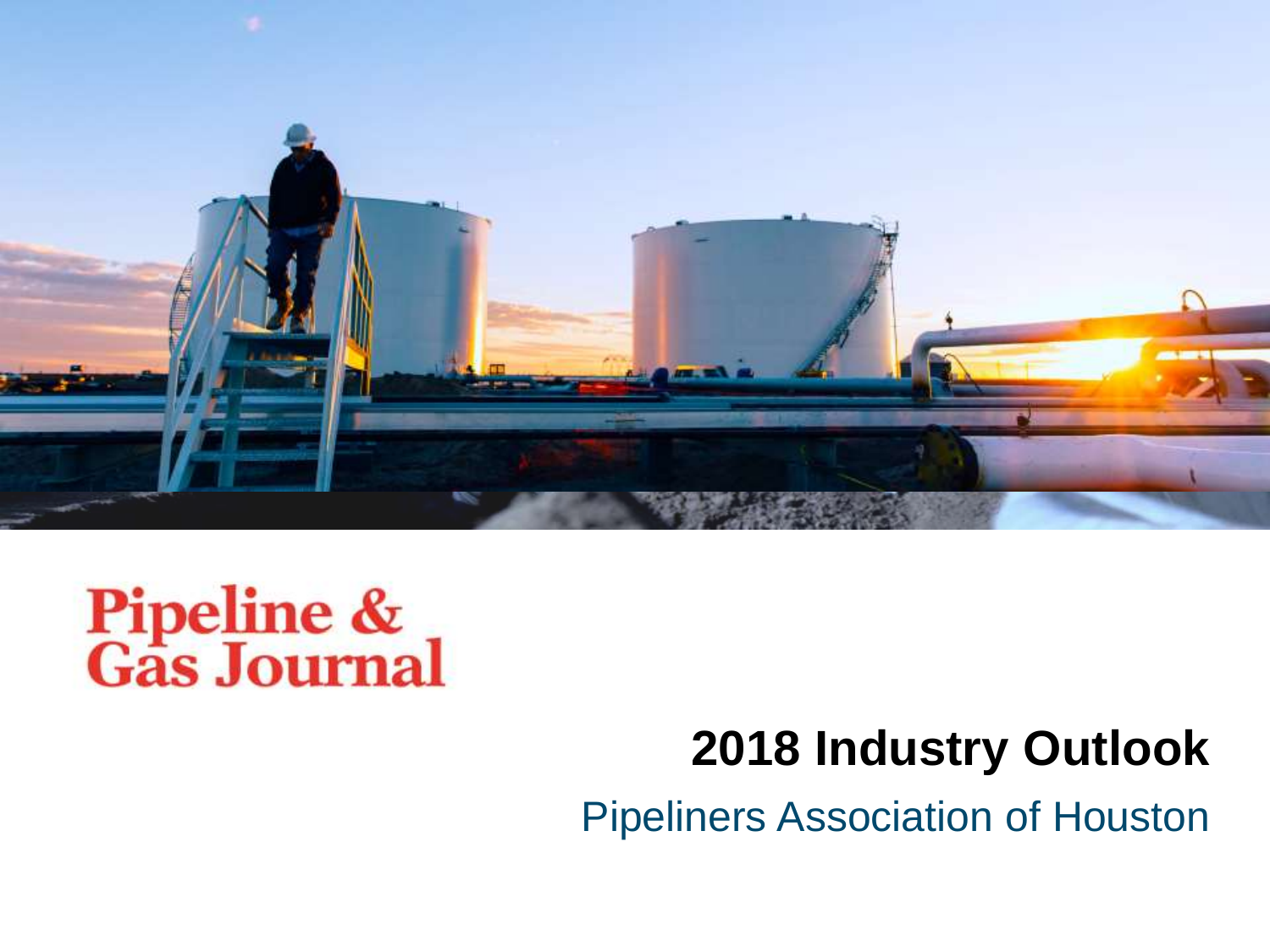# **Jeff Awalt**

Executive Editor *Pipeline & Gas Journal*



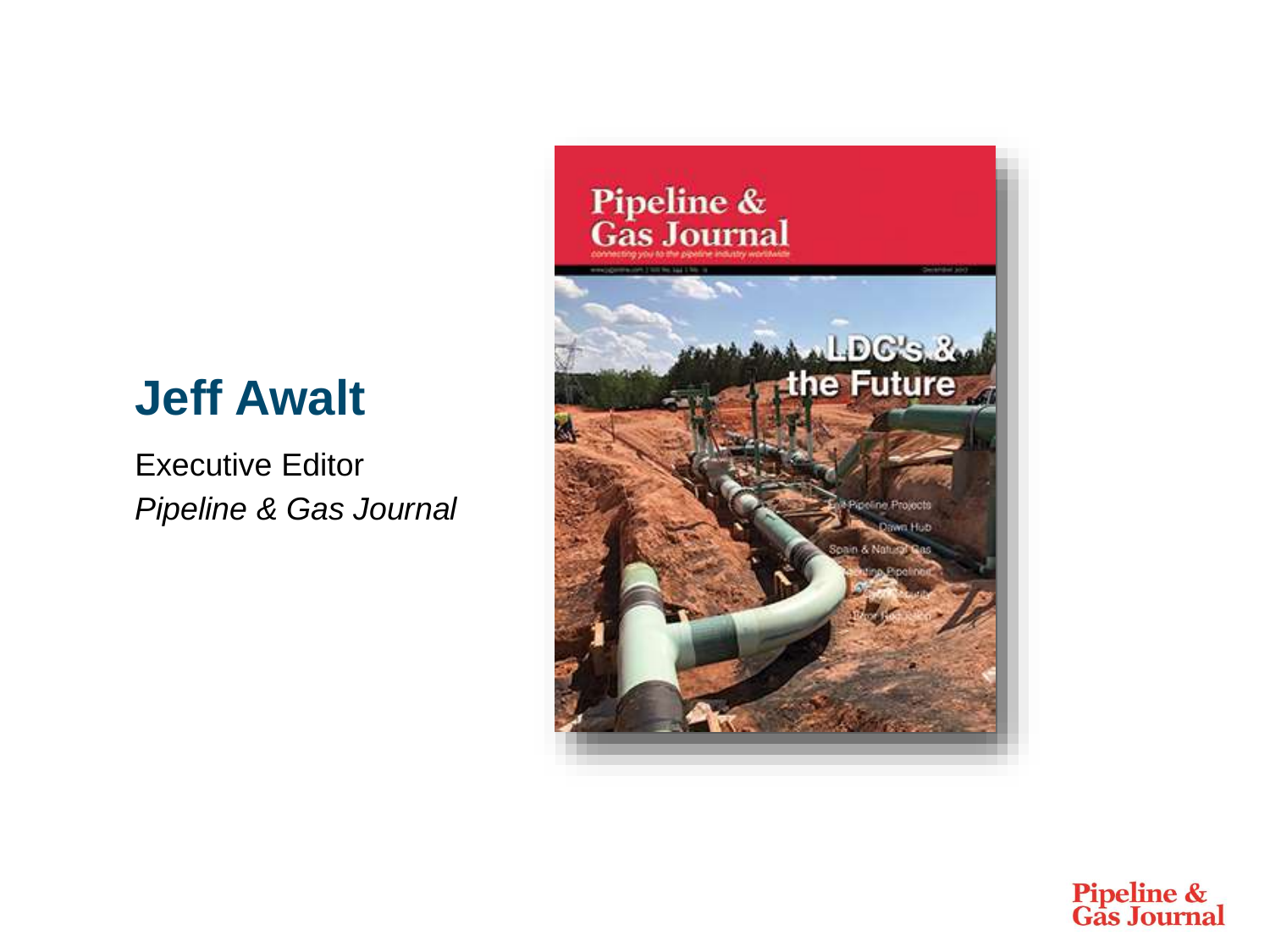



#### Pipeline &<br>Gas Journal











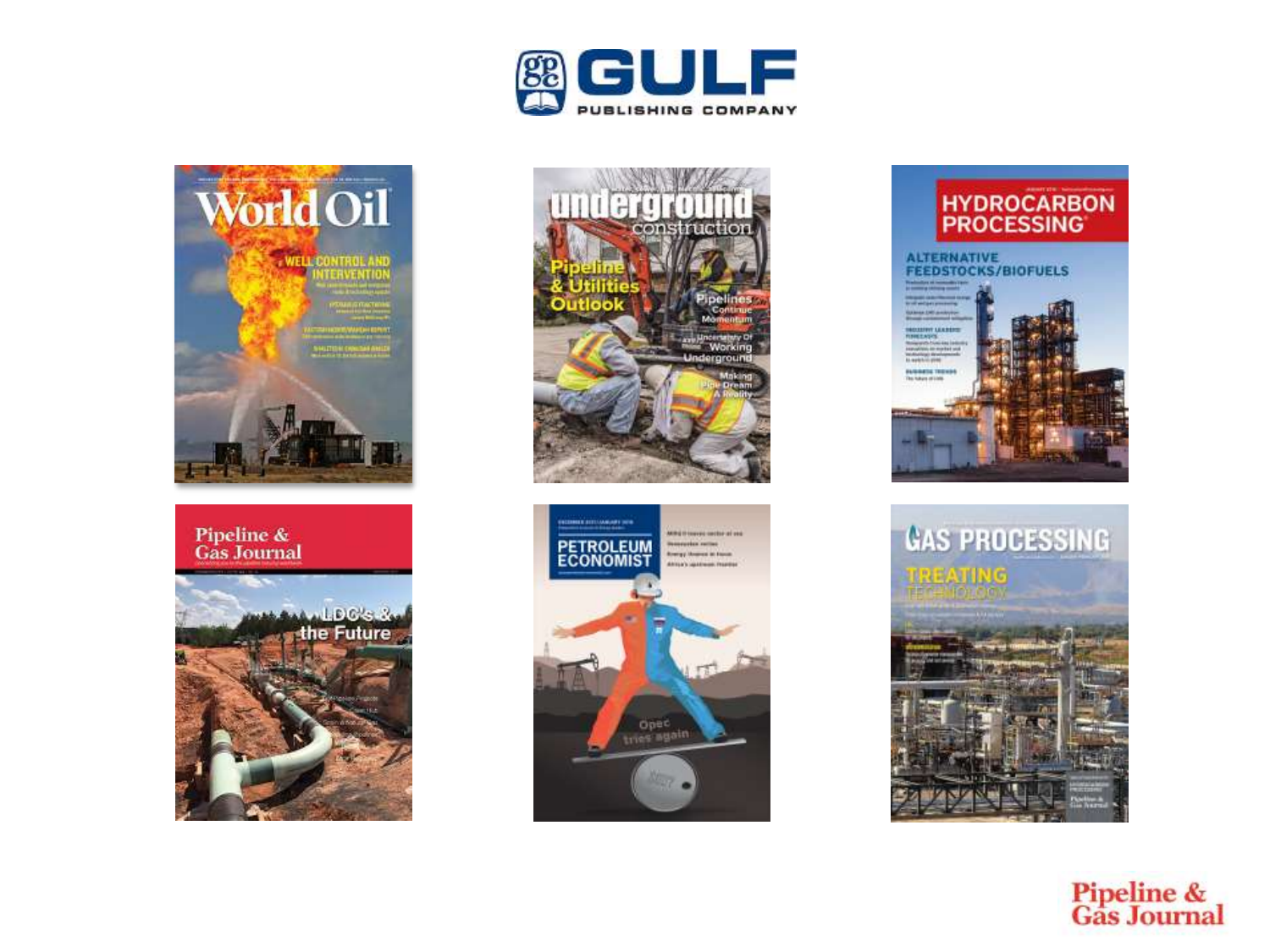# Pipeline Construction Outlook Key Indicators

#### **Positive Trends**

- Regulation
- Drilling economics
- Oil prices
- Economy/Demand
- Exports
- Infrastructure

#### **Potential Challenges**

- Project financing
- Competition
- State regulators
- Legal/Environmental

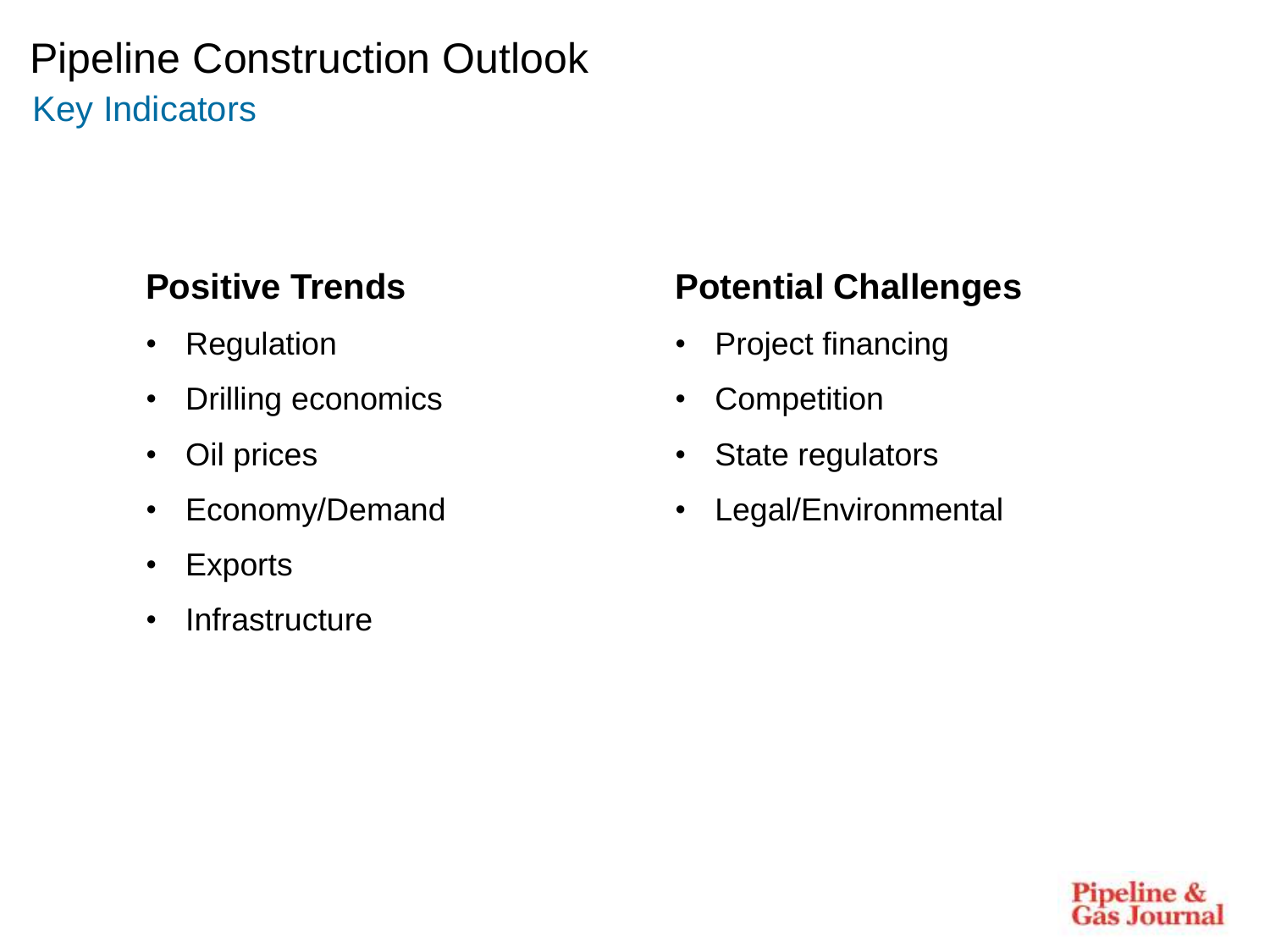# Regulatory Tailwinds

#### Complete:

- FERC quorum
- $\checkmark$  Energy-friendly tax bill
- $\checkmark$  EPA cancelled requirement for operators to report methane emissions
- $\checkmark$  Approved Dakota Access and Keystone XL pipelines
- $\checkmark$  Prohibited funding third-party projects through federal lawsuit **settlements**
- $\checkmark$  Repealed a ban on offshore drilling in Atlantic and Arctic oceans



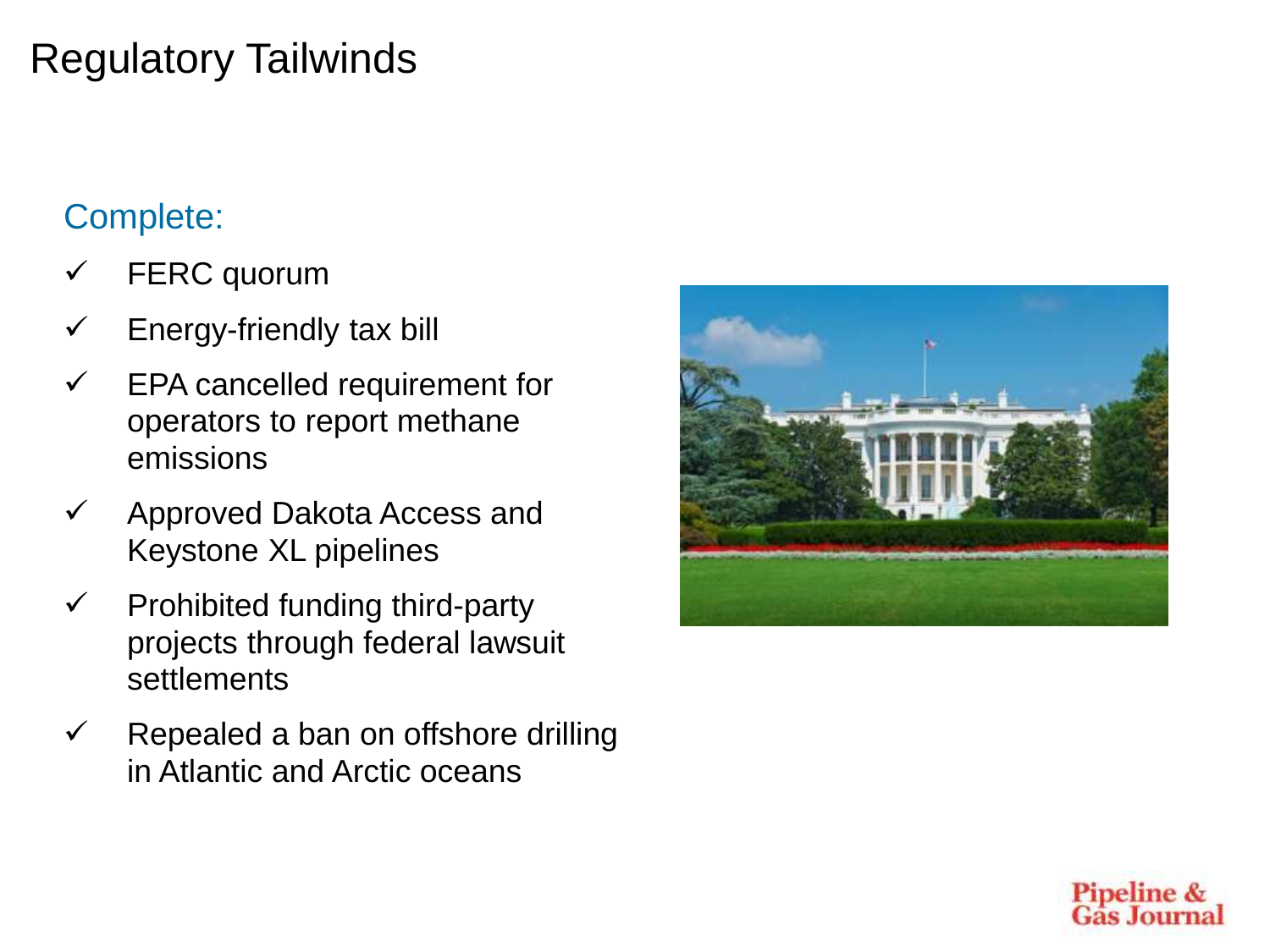# Regulatory Tailwinds

#### Pending:

- o EPA to rescind a rule pertaining to tributaries and wetlands under the Clean Water Act
- o NOAA is reviewing 12 protected marine areas to expand offshore drilling
- $\circ$  BLM to rescind water pollution regulations for fracking on federal and Native American lands
- $\circ$  EPA is reviewing a rule limiting methane emissions at new O&G drilling sites
- o Interior has proposed the largest 5 year plan ever for offshore leasing



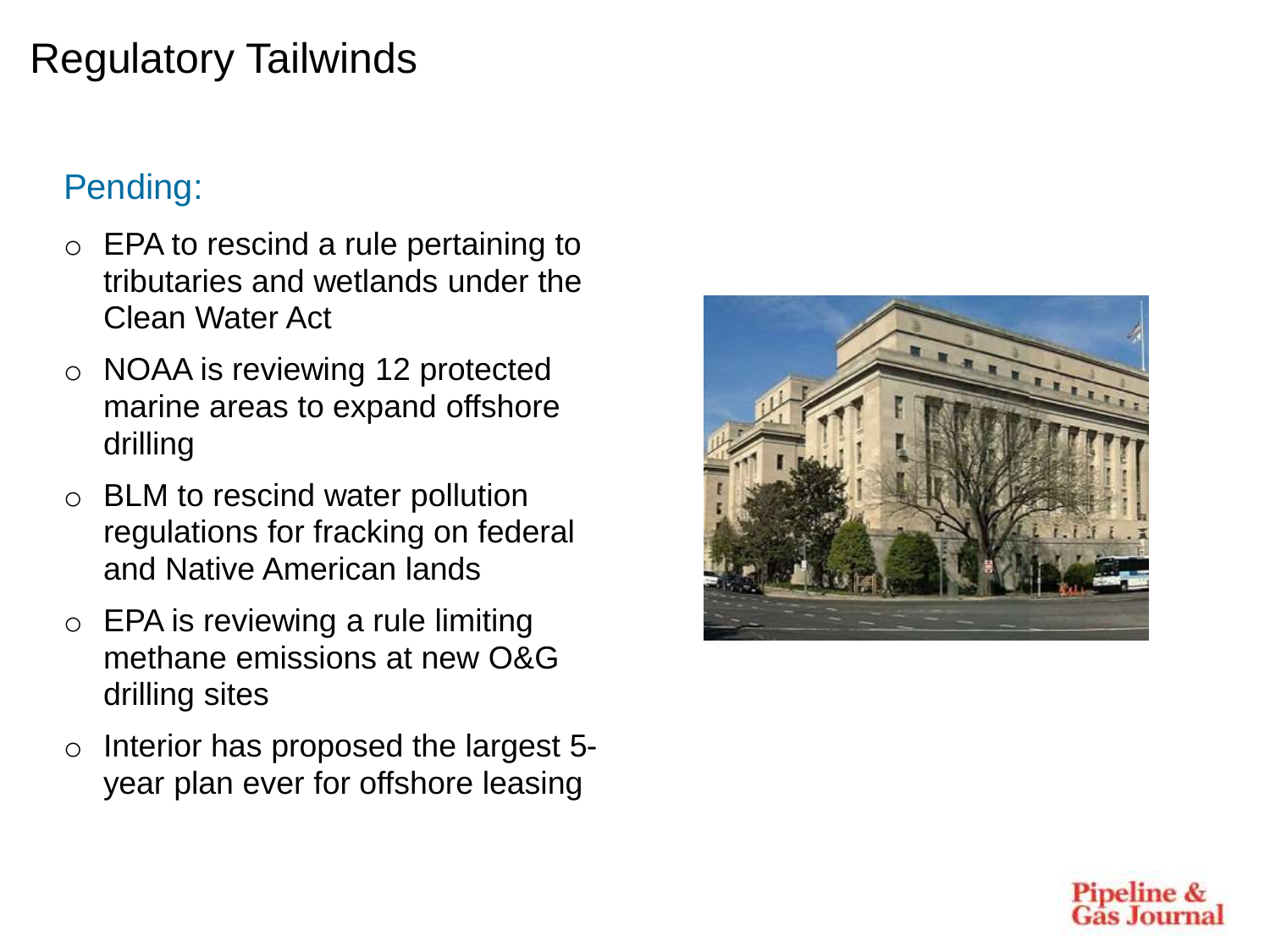# Major Projects: Marcellus & Utica

Slowly they turn, state by state

#### **Mountain Valley Pipeline**

- Approved Dec. 2017 in split decision, two years after application
- VA judge paused land acquisition
- 303-mile, 2MMDth/d natural gas pipeline
- Up to 42" diameter
- Start in WV, interconnect Transco in VA for delivery to Mid and South Atlantic markets

#### **Mountaineer Xpress/Gulf Xpress**

- Related projects by units of Columbia Gas Transmission to move gas westerly from WV
- FERC approved final EIS
- 170.5 miles of 36" and 24" pipe
- 10 compressor stations and various shortdistance piping jobs between VA and MS.



*Mountain Valley Pipeline*

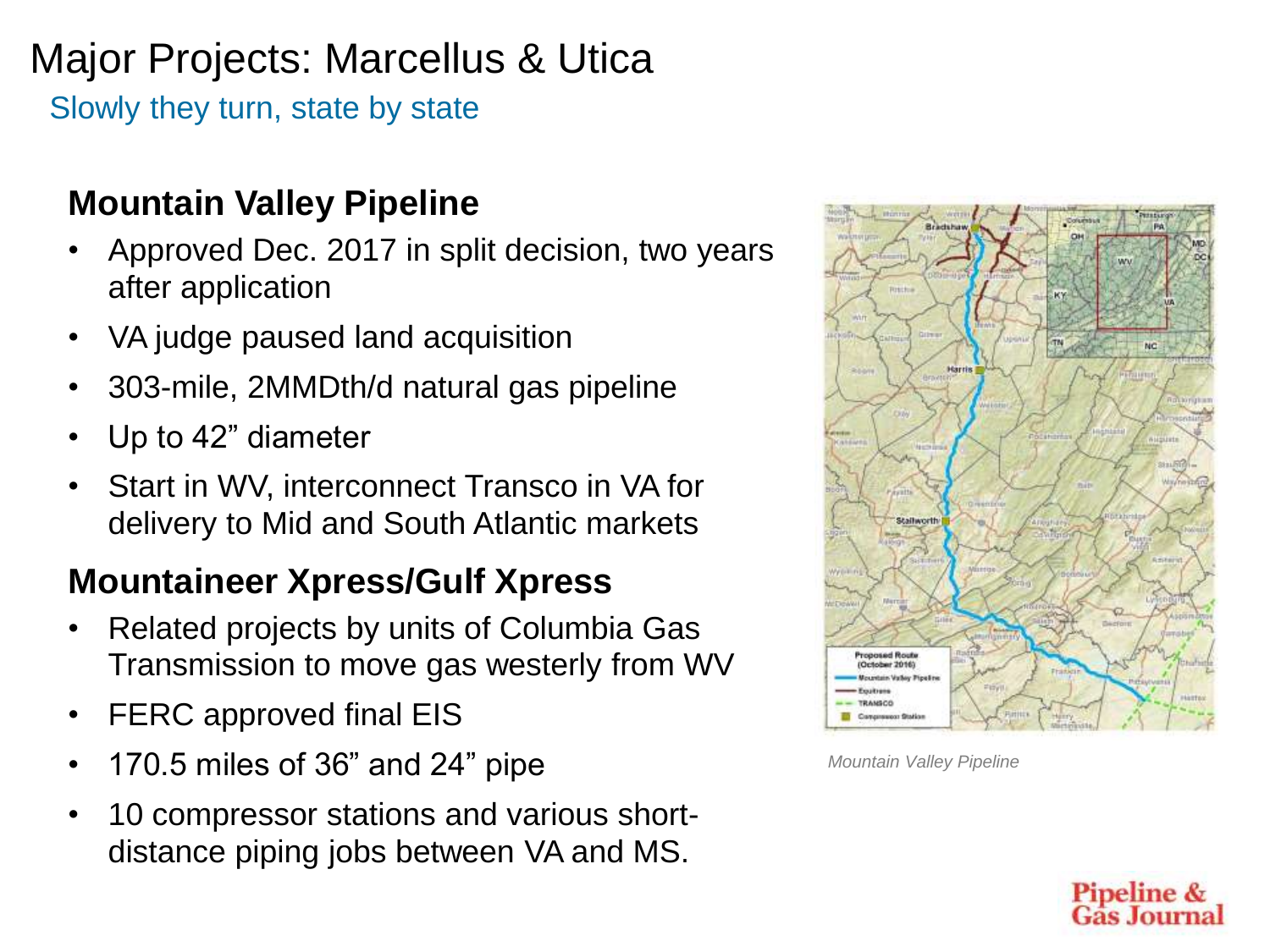# Major Projects: Marcellus & Utica

Slowly they turn, state by state

#### **Atlantic Coast Pipeline**

- \$5 billion, 600-mile, 42" gas pipeline
- FERC authorized 2017
- NC and WV approve water-related permits
- VA agrees to \$58 million environmental impact payment (+\$10 million for other)



*Atlantic Coast Pipeline*

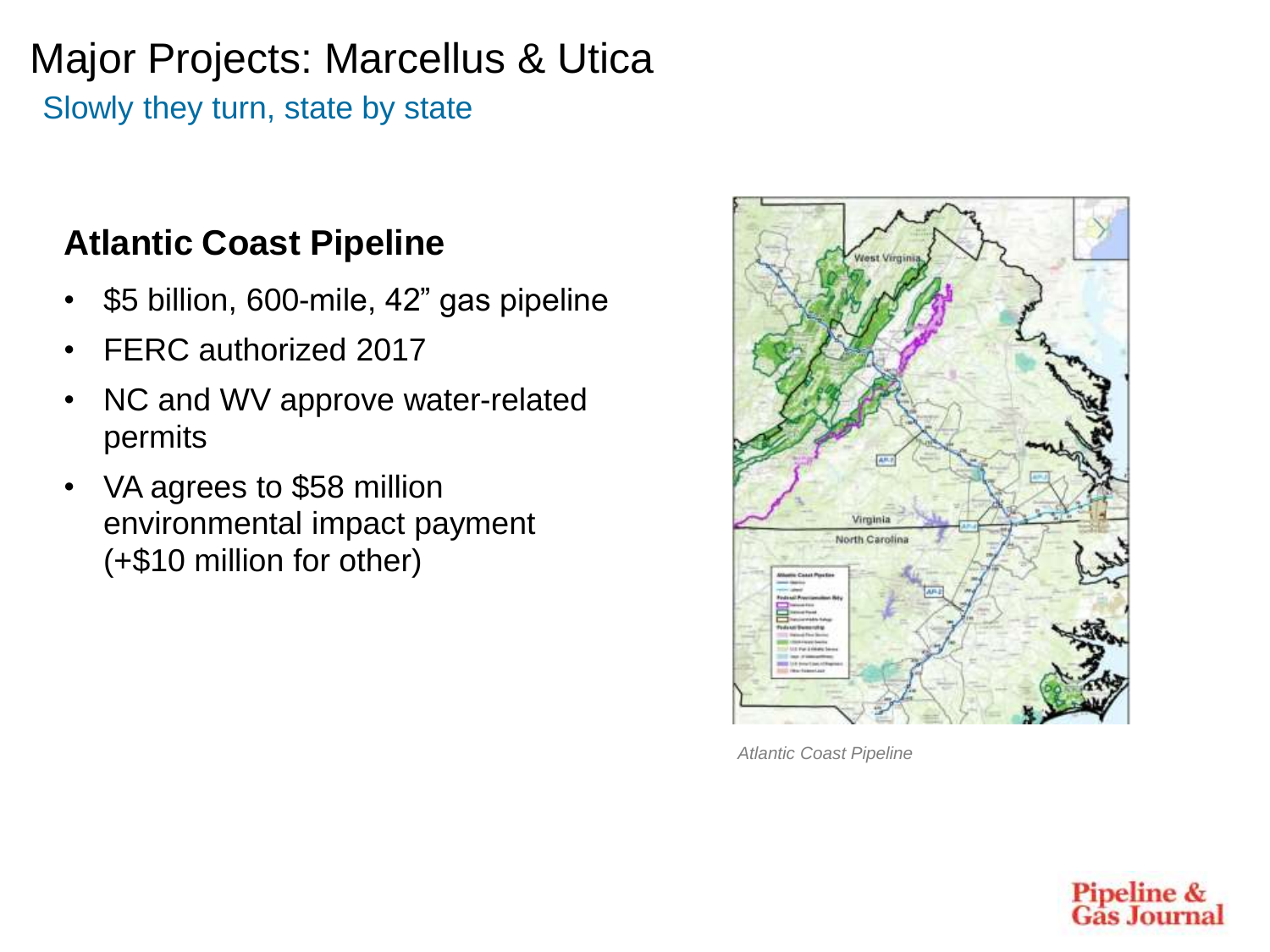# Major Projects: Marcellus & Utica

Slowly they turn, state by state

#### **PennEast Pipeline**

- FERC approved Jan. 2018 after 3 years
- NJ regulators rejected application pending more environmental impact details (Feb. 5)
- 1.1 Bcf/d natural gas pipeline
- 120 miles, mostly 36" from northeastern PA to Transco interconnection at Pennington, NJ
- Gas will supply nearly 5 million homes in PA, NJ and NY



*PennEast Pipeline*

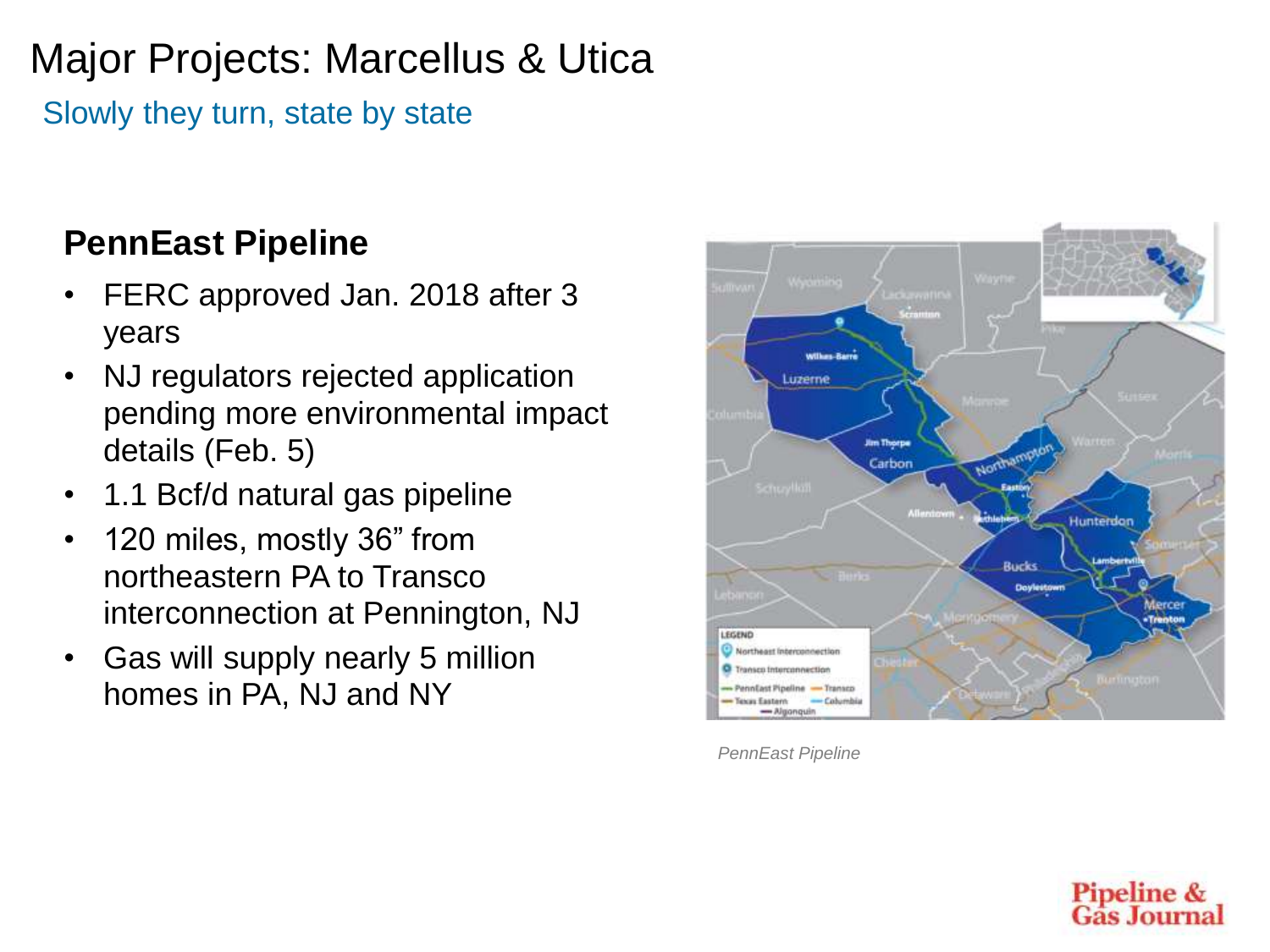#### **Forecast**: Oil Price

#### Crude Oil Price Forecast



Source: *EIA*

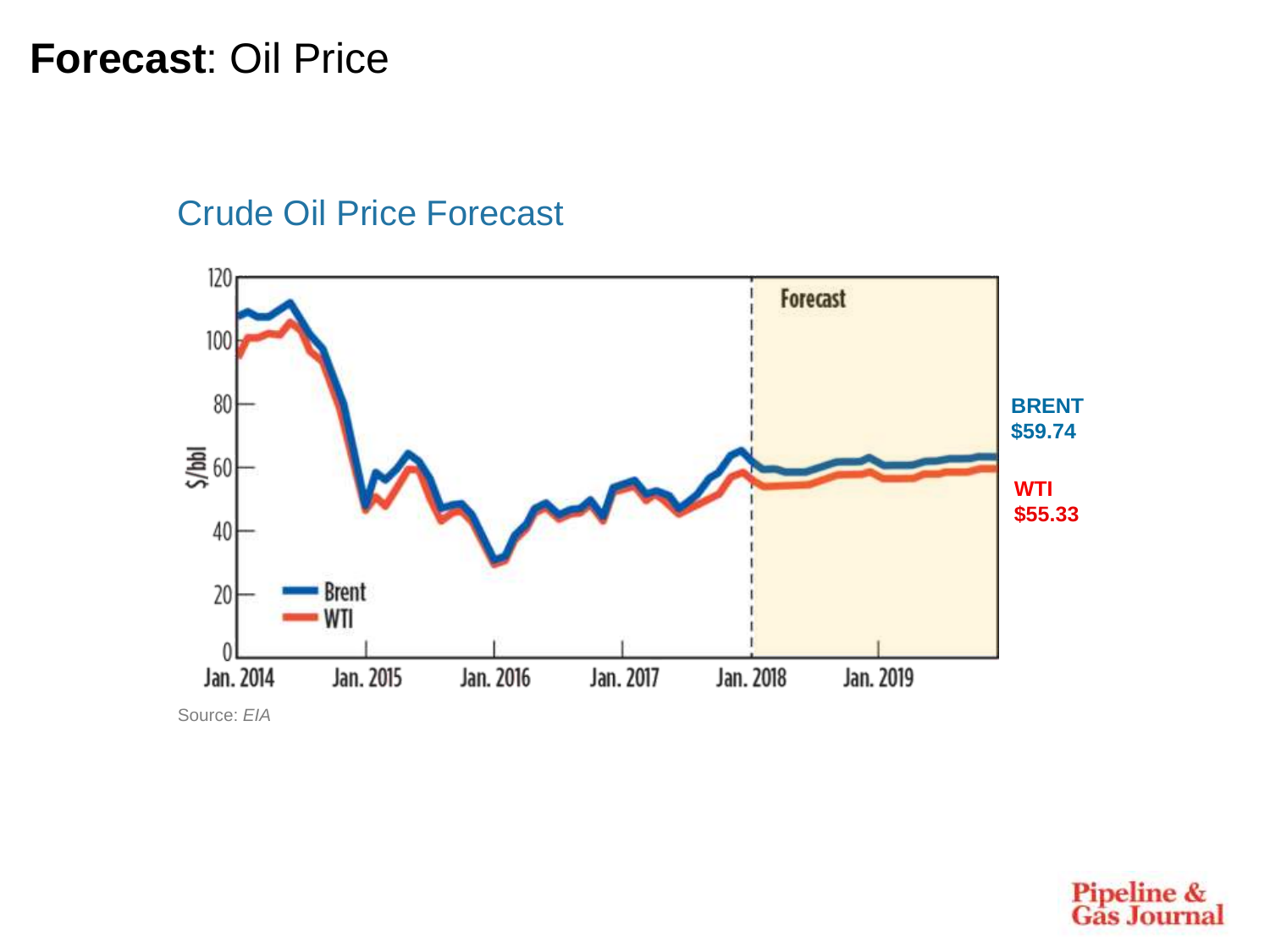# Improving Shale Economics

Breakeven Prices for Key Shale Plays



Source: *Rystad Energy*

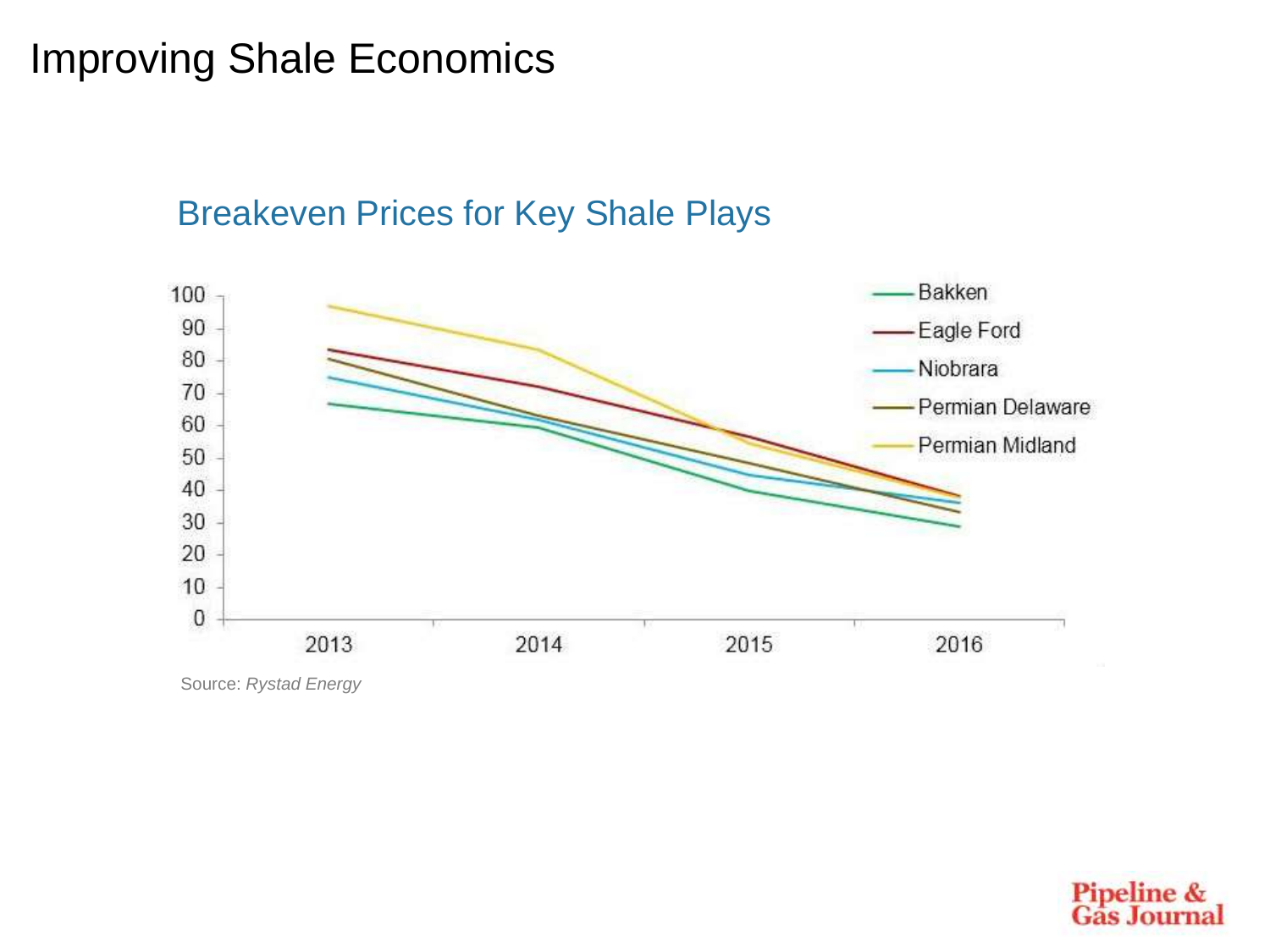# **Forecast**: U.S. Drilling

#### **80/20 Drilling Split**

- Economics favor oil drilling in gas-rich Delaware
- Associated gas growth, regardless of price



Source: *World Oil*

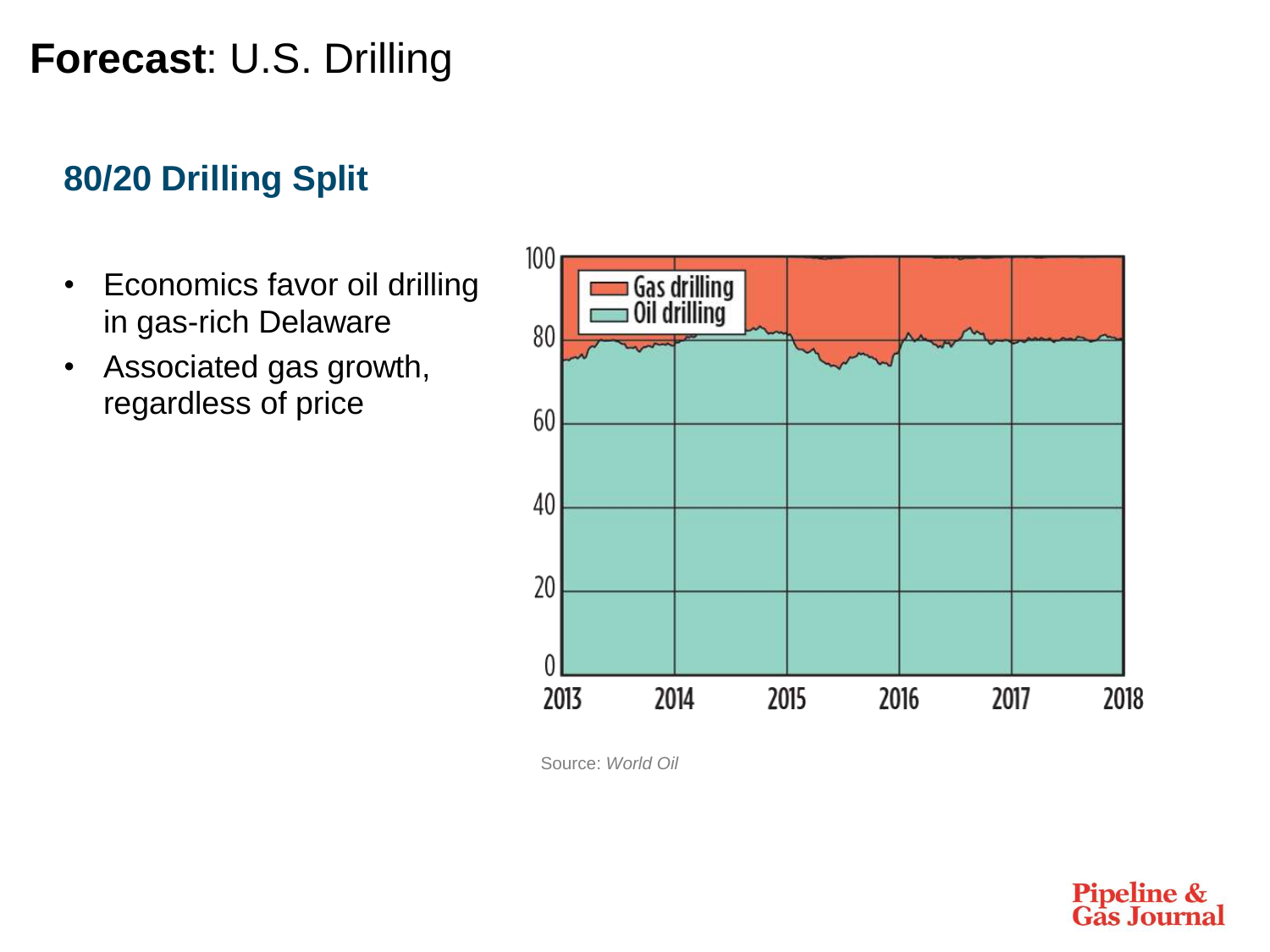# **Forecast**: Record Oil Production

#### U.S. Crude Oil Production

million barrels per day



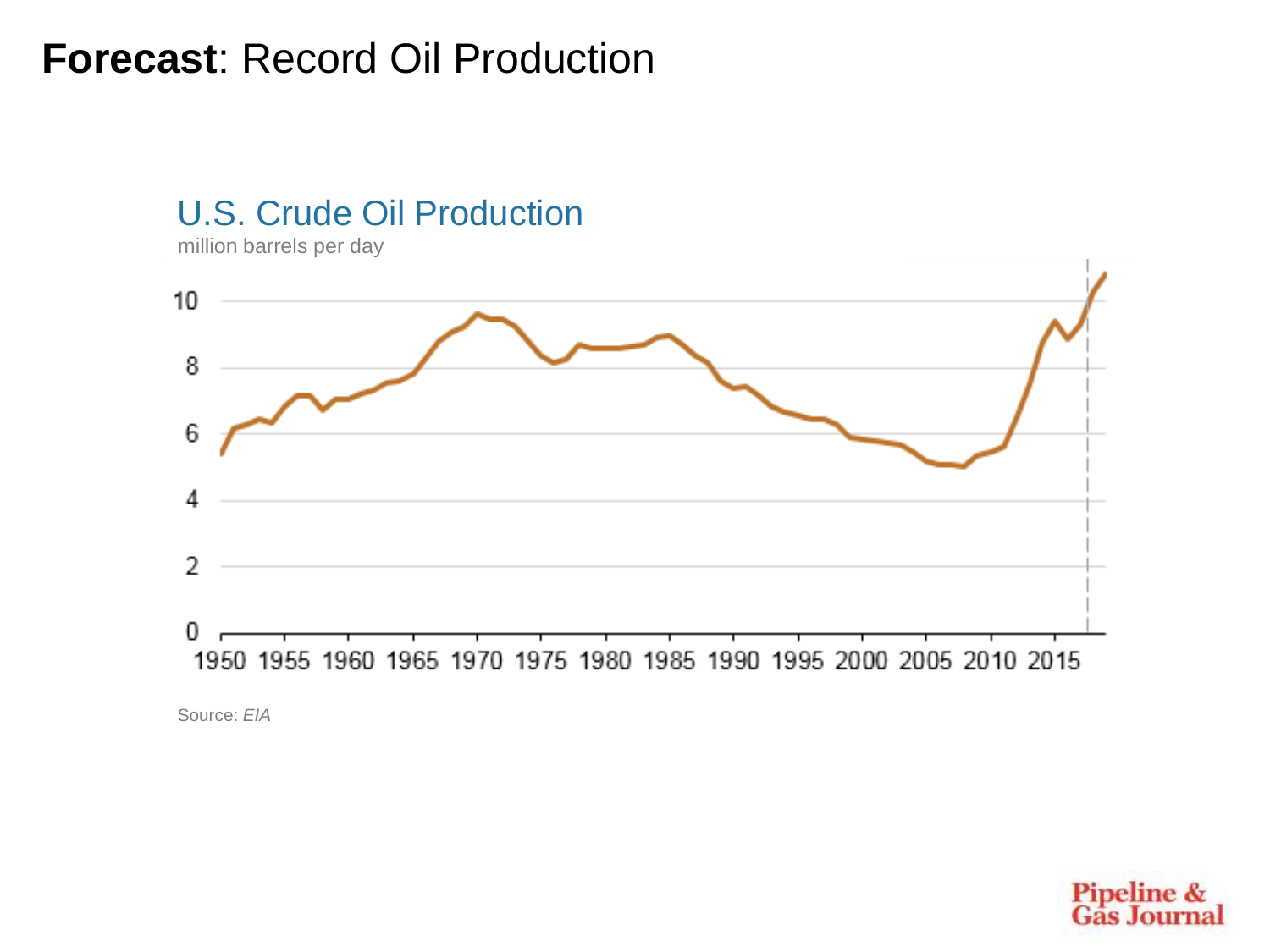#### **Forecast**: Natural Gas Price



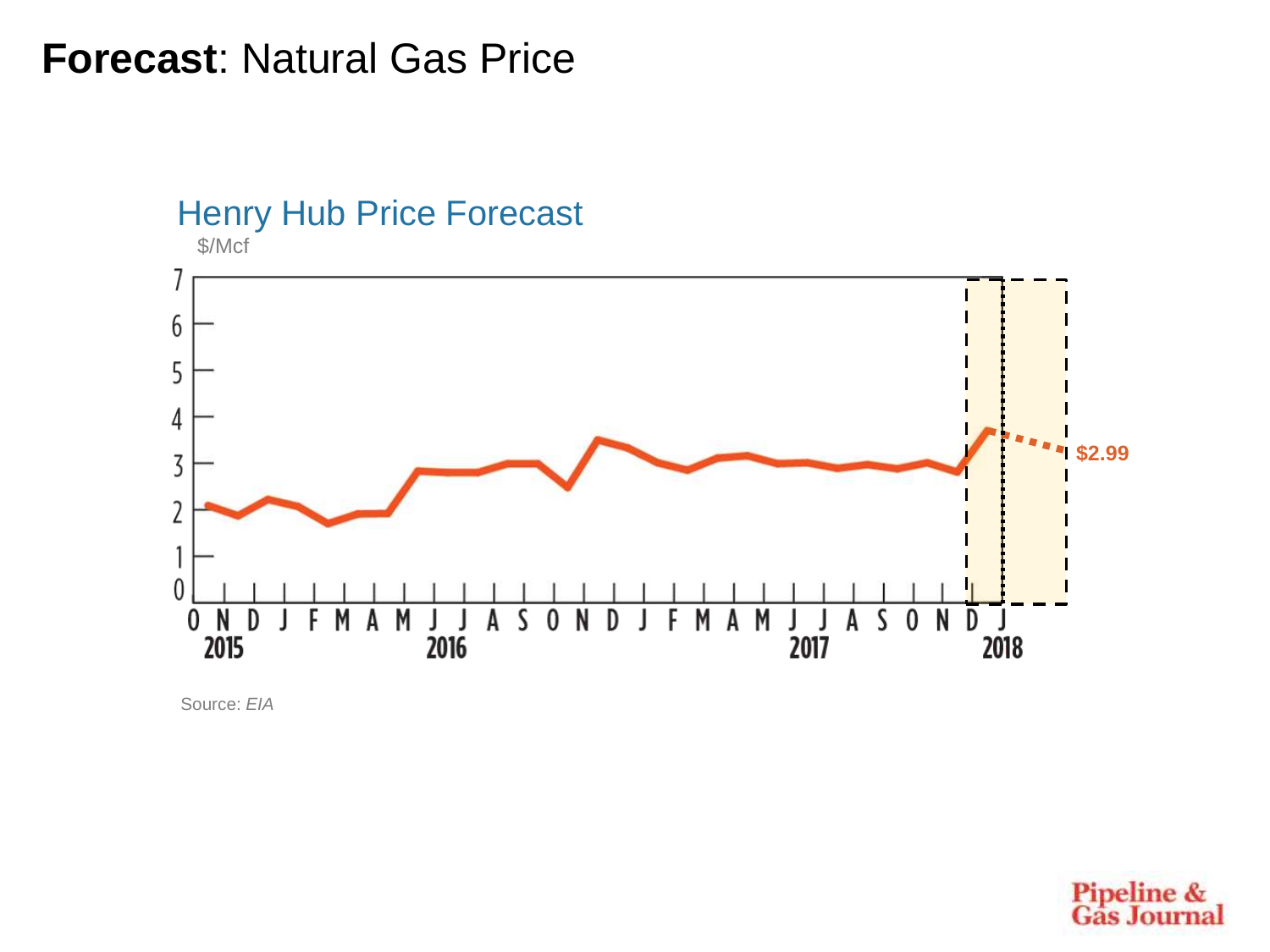# **Forecast**: Record Natural Gas Production

#### U.S. Dry Natural Gas Production



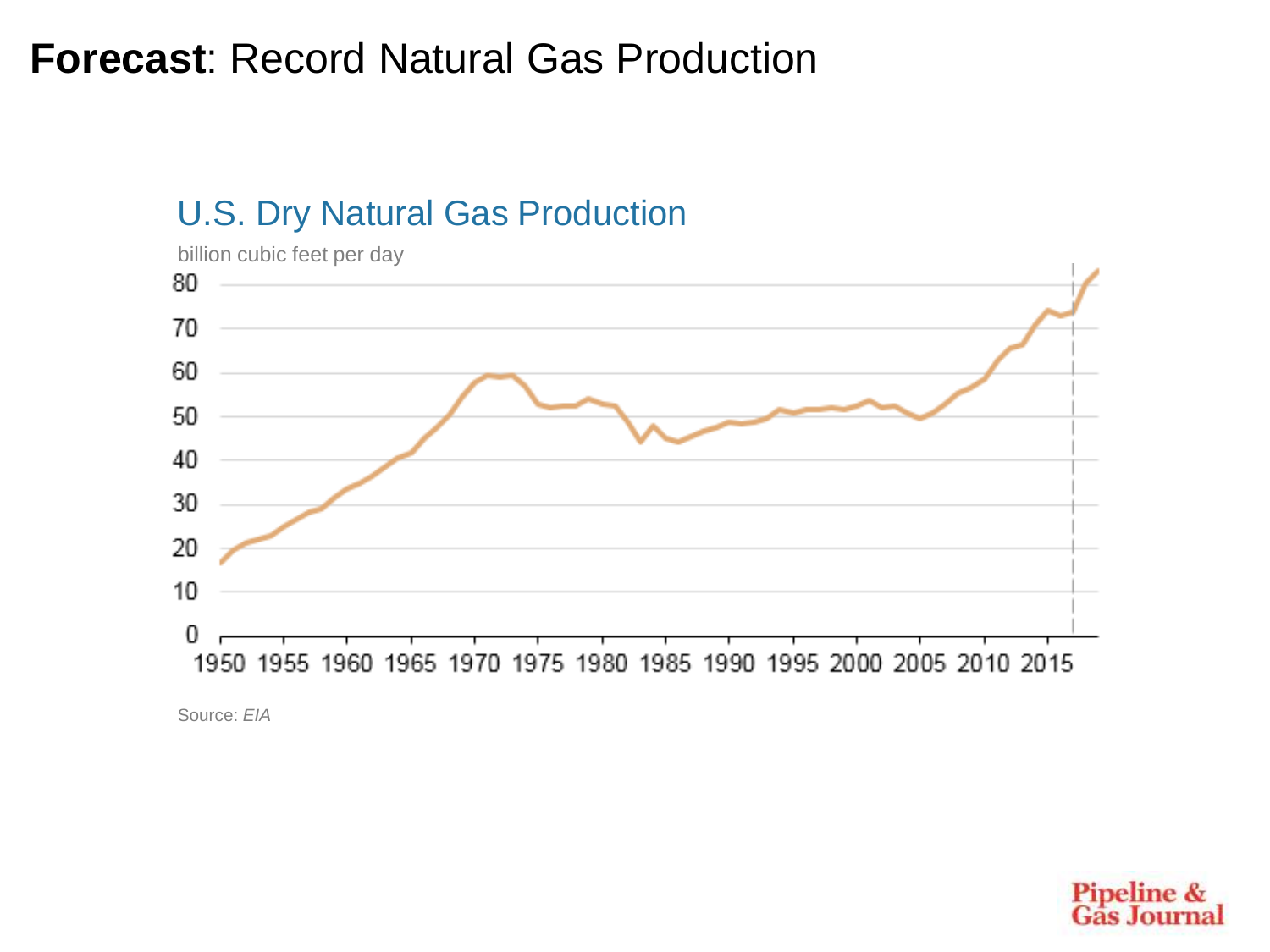# **Forecast**: Record NGL Production

#### U.S. Hydrocarbon Gas Liquids Production



million barrels per day

Source: *EIA January 2018 Short-Term Energy Outlook*

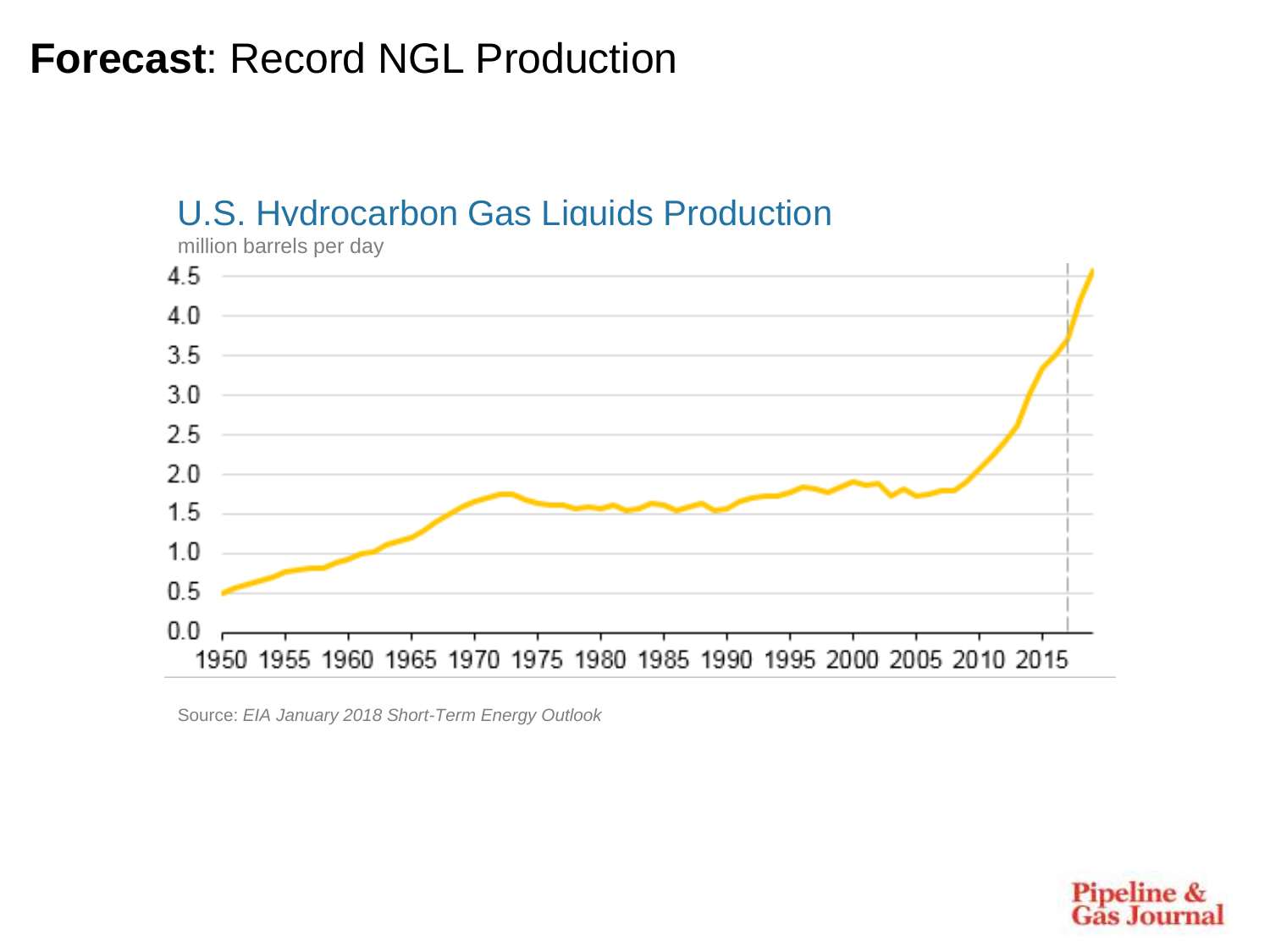# **Forecast**: Growing LNG Export Capacity

#### U.S. LNG Export Capacity 2016-2019

billion cubic feet per day



Source: *EIA*

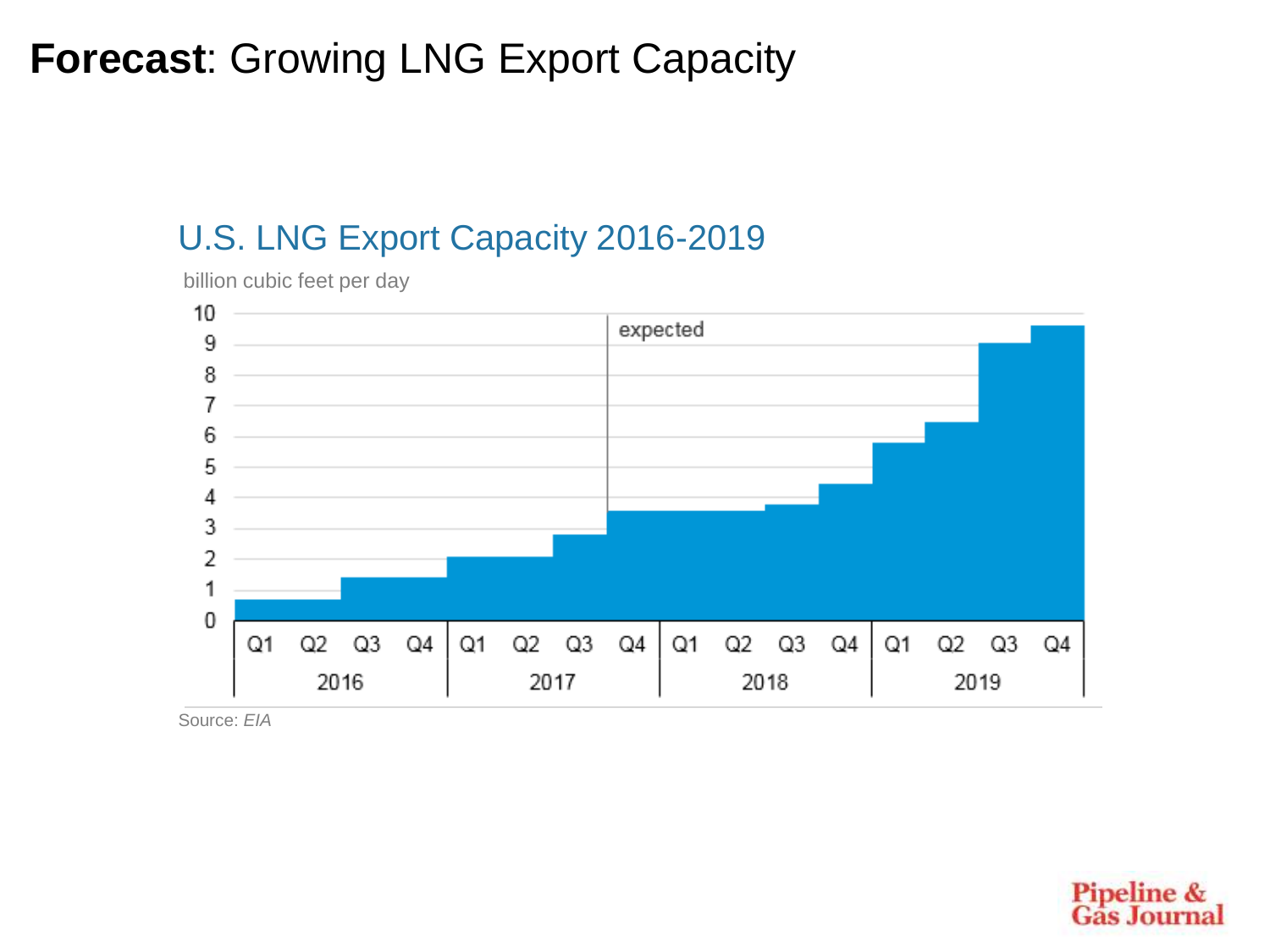# Gulf Coast Capacity Growth

#### LNG Exports & Export Capacity

billion cubic feet per day



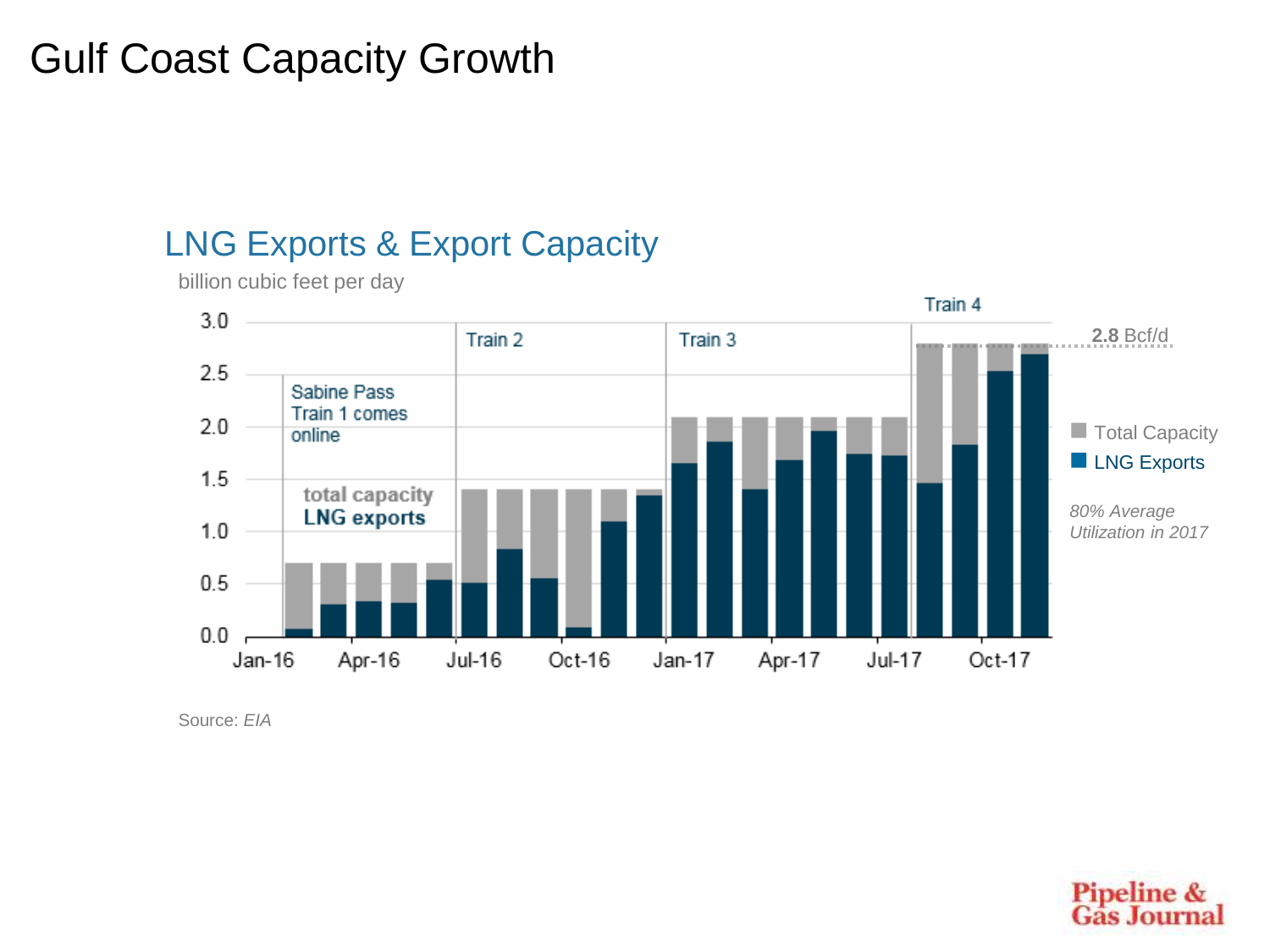# **Forecast**: Record Fossil Fuel Production

#### Natural Gas, Oil Offset Declining Coal



quadrillion Btu/day

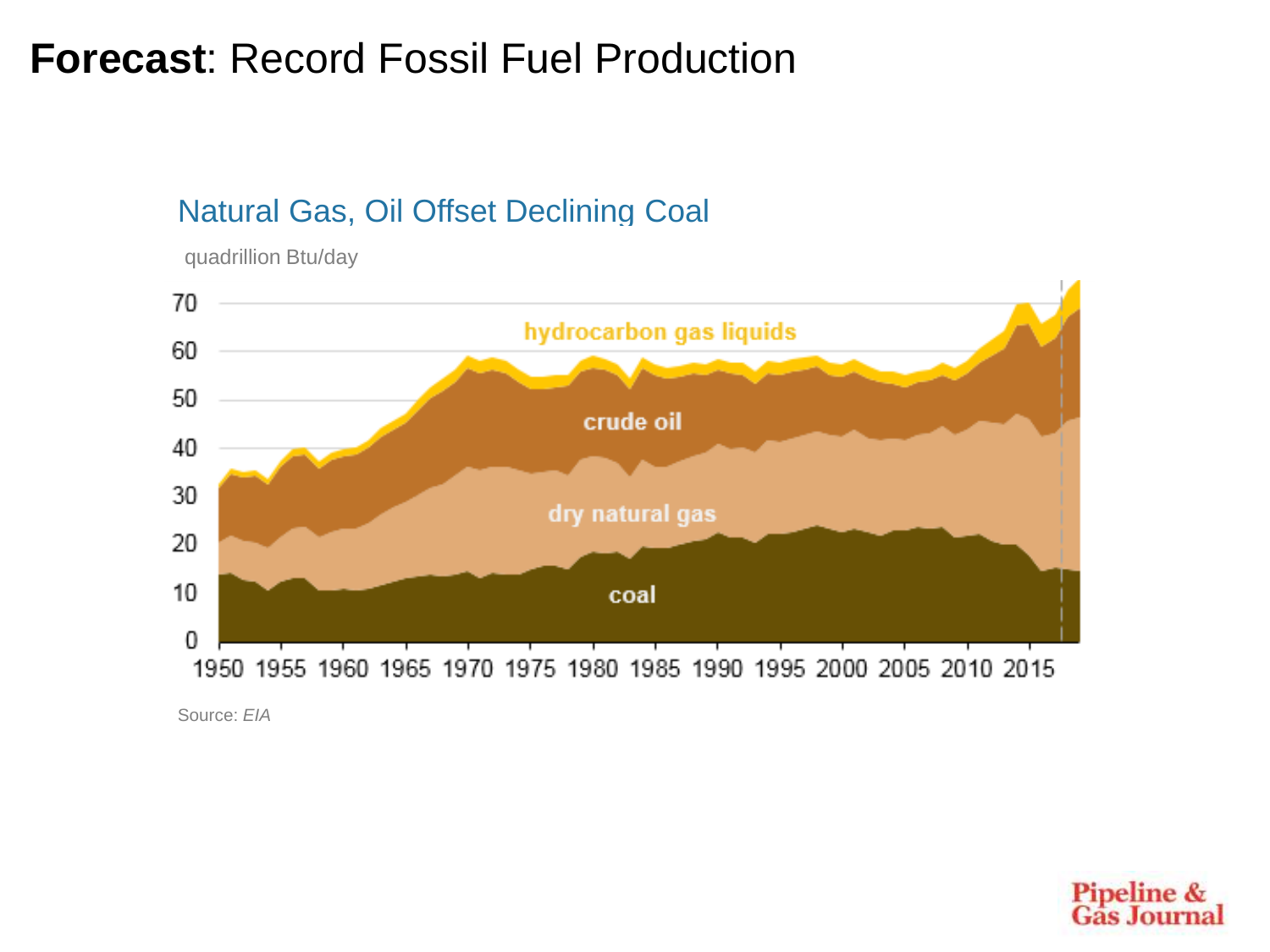# 2018 Outlook Key Indicators: Sector confidence

#### **U.S. E&P Spending U.S. Wells Forecast**



Source: *Evercore ISI* Source: *World Oil*



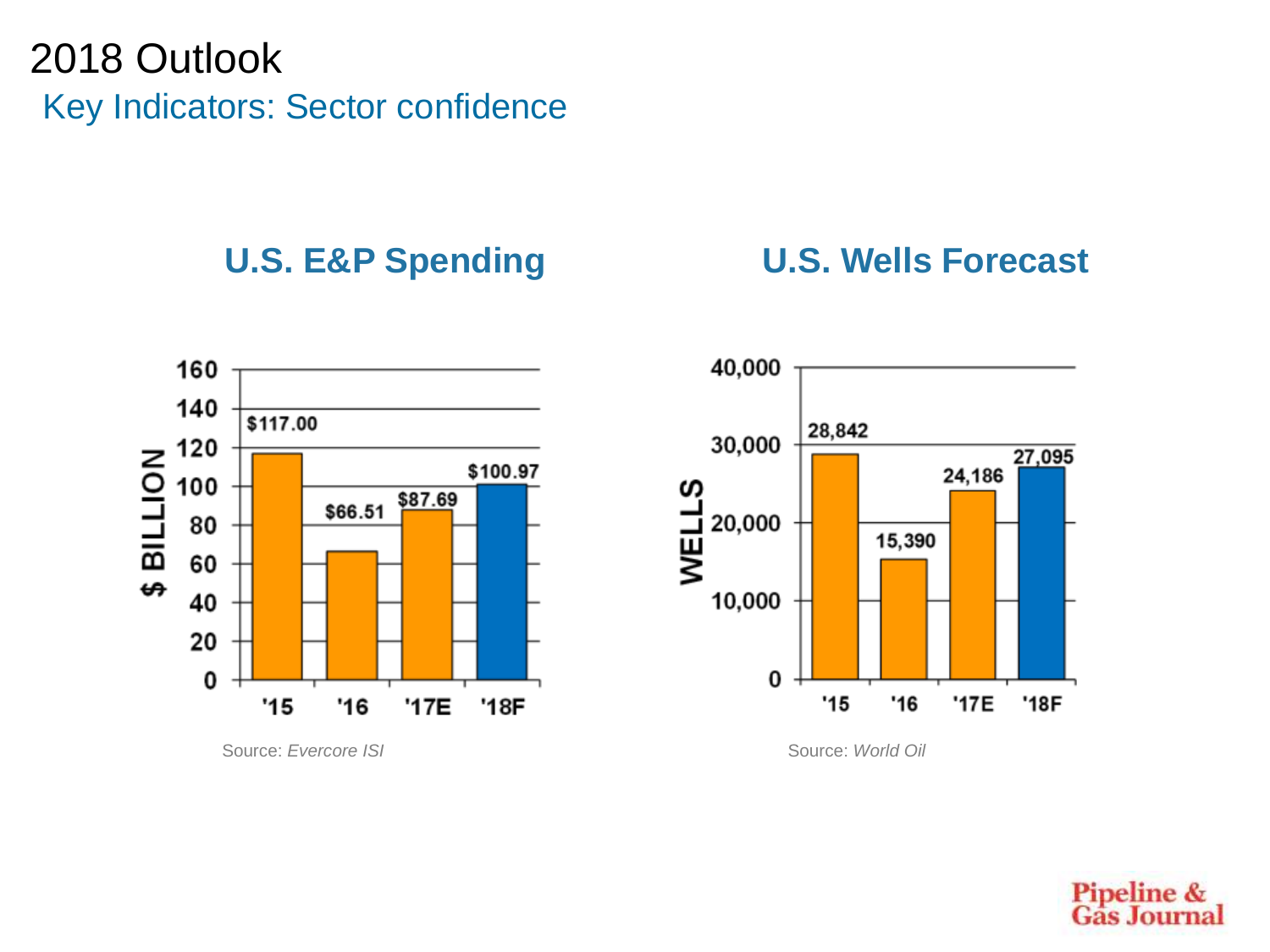"PIPELINE DEVELOPMENT continues to grow due to expanding oil and gas production in key areas, including the **Marcellus** and **Utica**, **Permian Basin and the Scoop/Stack** plays in Oklahoma."

**Paul Moran**

Associate Director Navigant Consulting

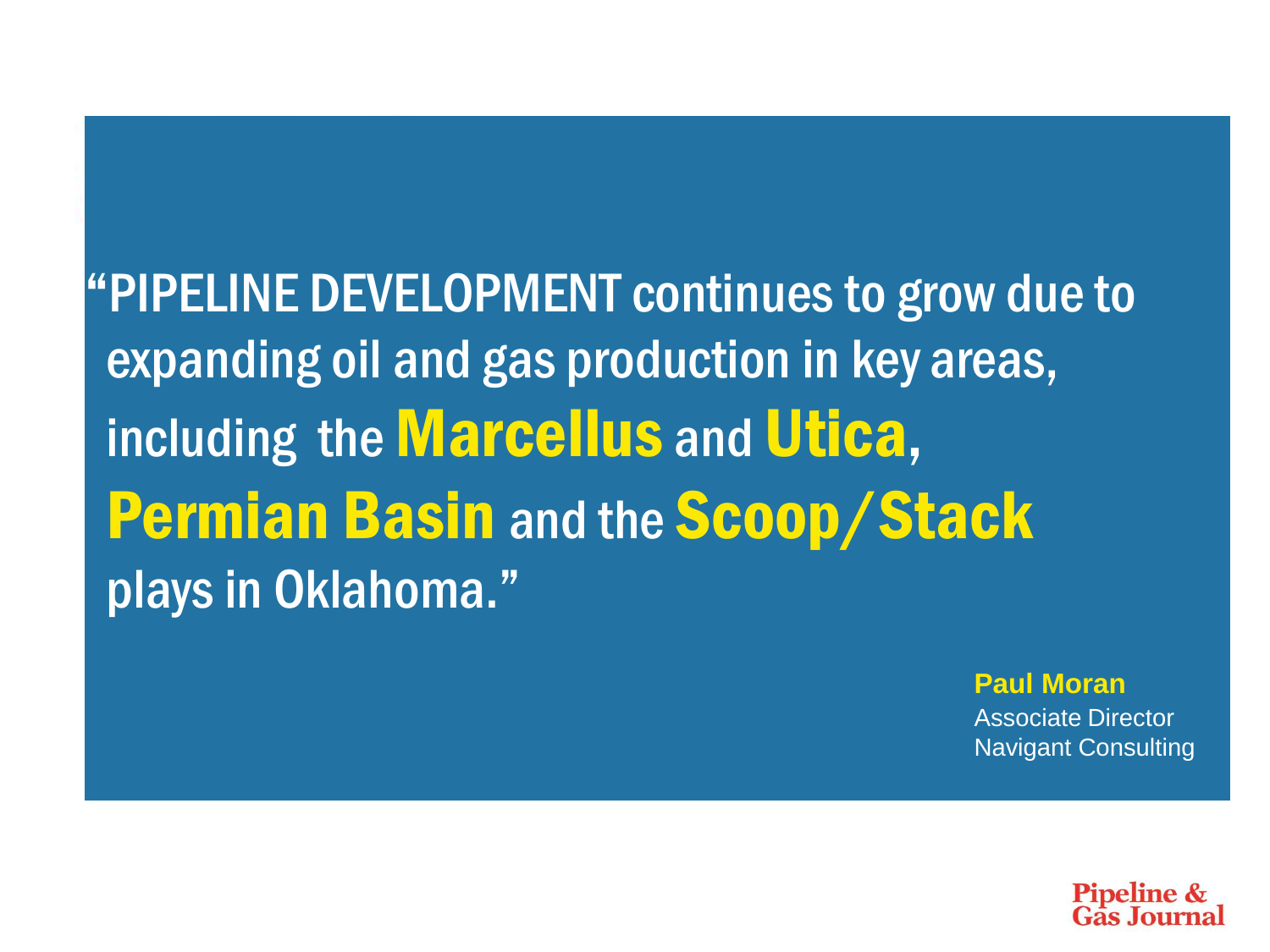# Production Adds Pipeline Demand

#### Lower 48 Shale Plays



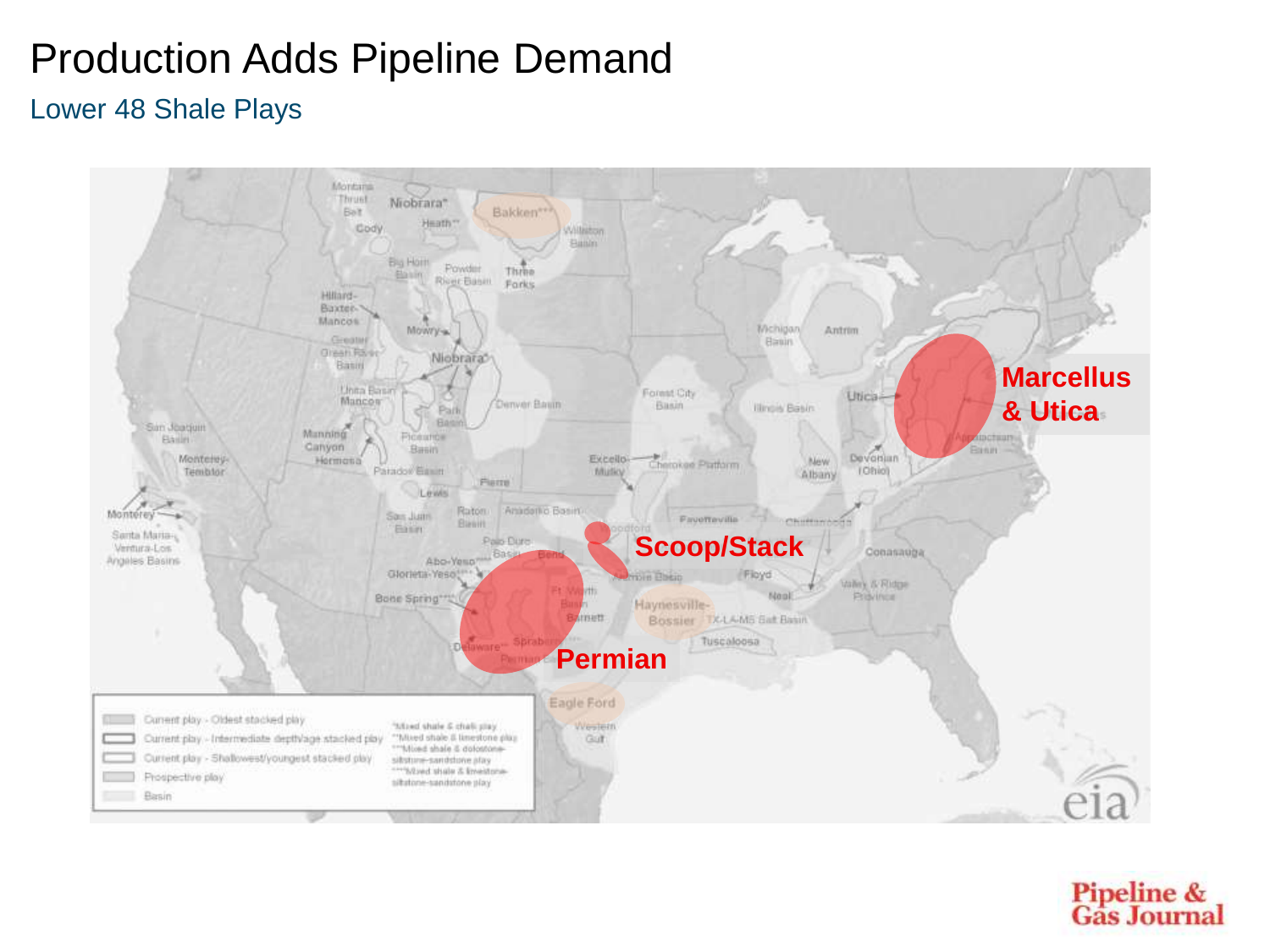# Texas Petro Index



December 2017 188.8

Source: *Texas Alliance of Energy Producers*

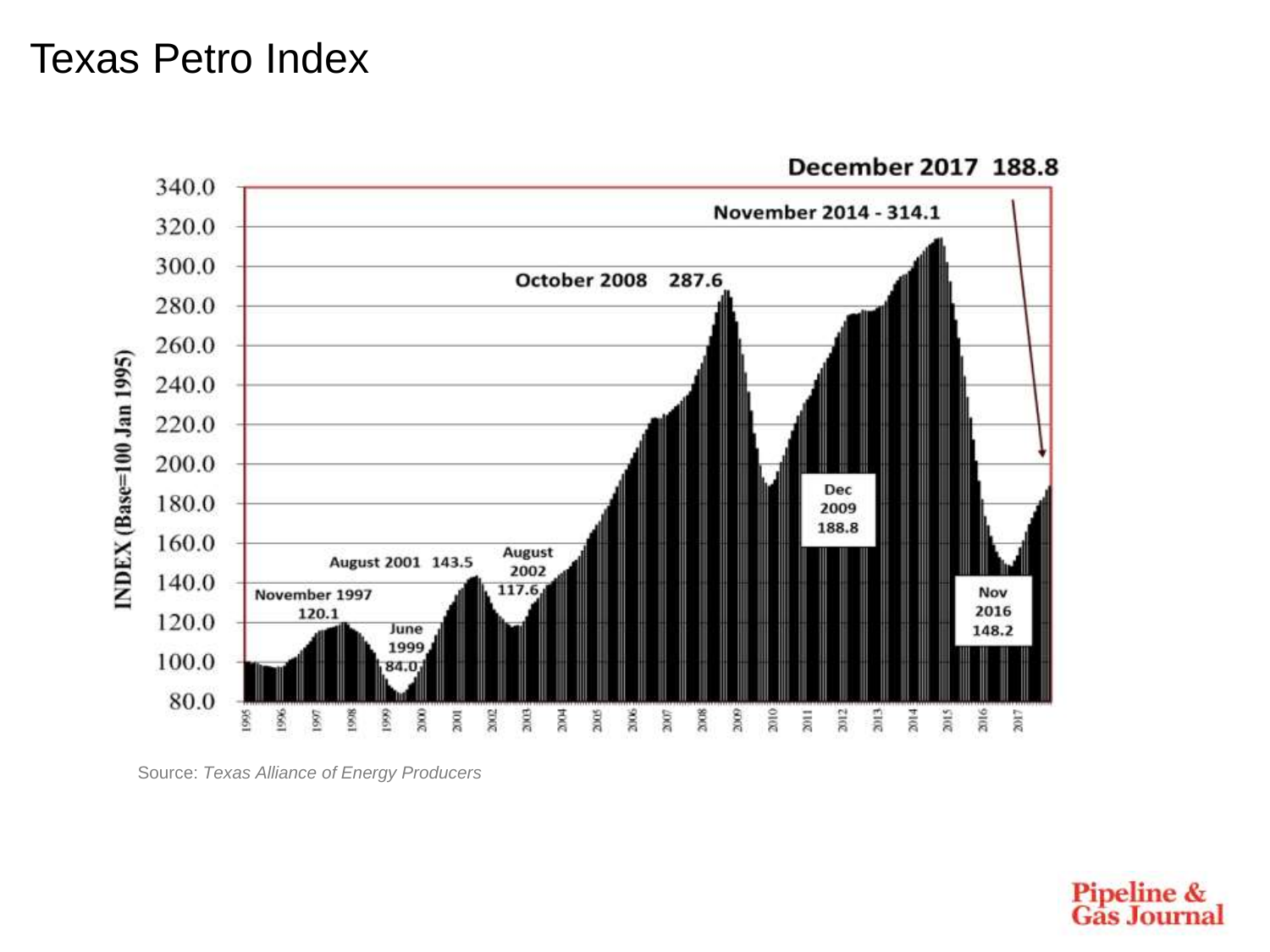"PERMIAN CRUDE PRICES are likely to be heavily discounted during 2018 and 2019 as new pipeline capacity lags production."

> **Sandy Fielden** Director, Oil & Products Research **Morningstar**

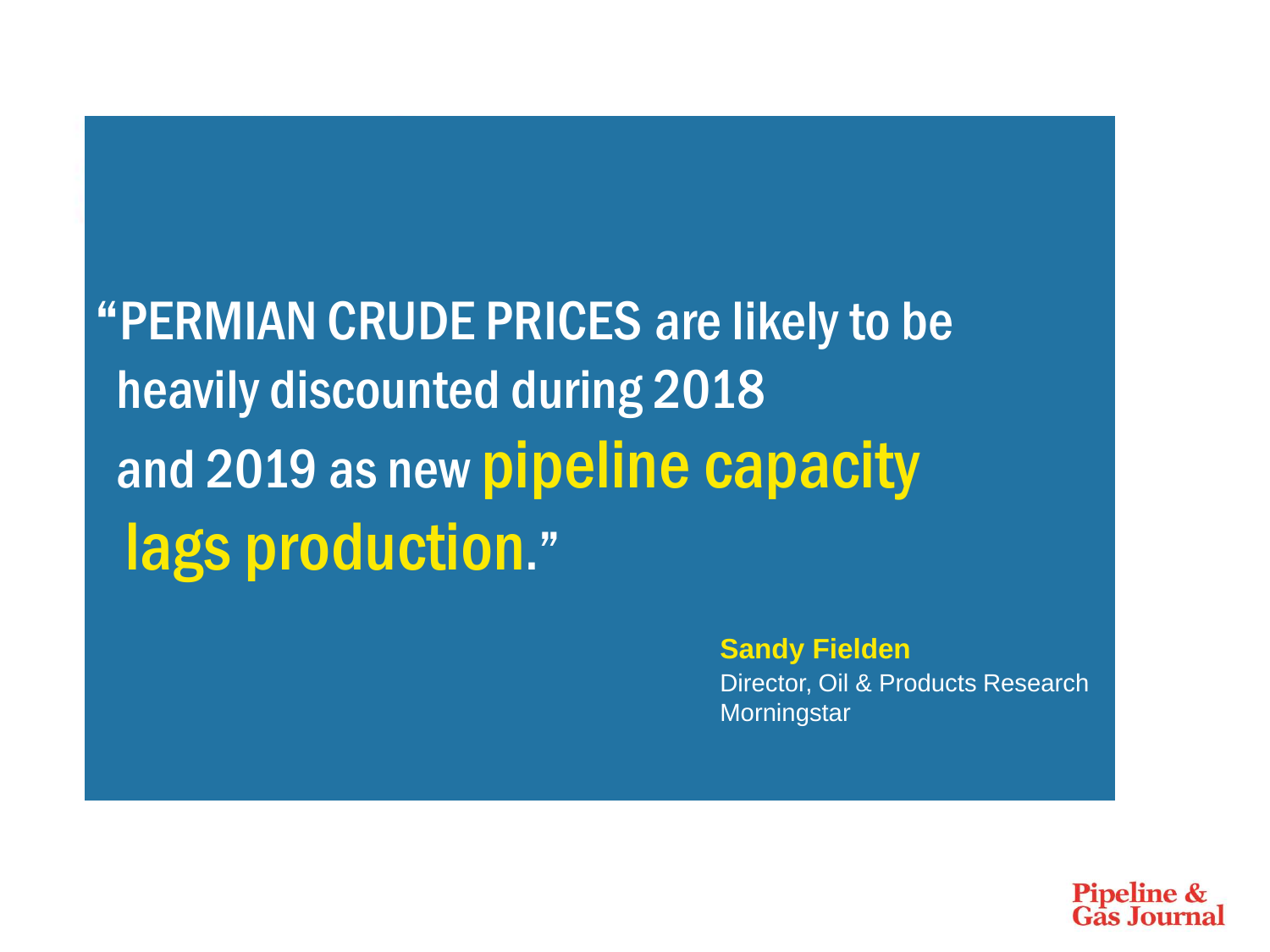# Permian Production Outruns Capacity

Producers scramble for pipeline space



Source: *Morningstar Commodity Research*

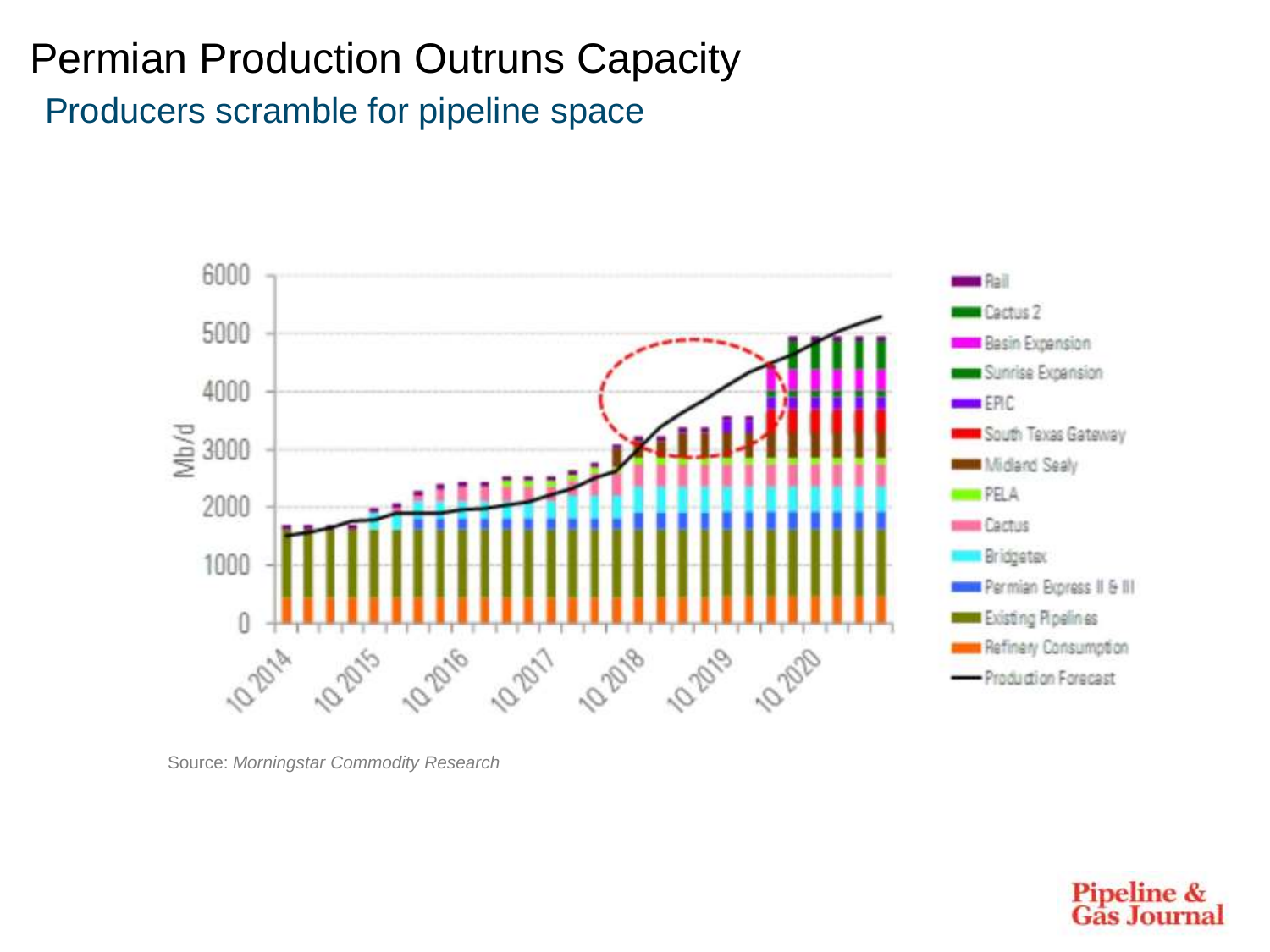# Permian Pipeline Tariffs

#### New Enterprise pipeline at 25% premium

| <b>Pipeline</b>         | <b>Owner</b>                   | <b>From</b>          | <b>To</b>             | <b>Route</b>                 | <b>Tariff</b> |
|-------------------------|--------------------------------|----------------------|-----------------------|------------------------------|---------------|
| <b>Midland to Sealy</b> | Enterprise                     | <b>Midland</b>       | ECHO (Houston)        | via Sealy                    | \$6.74        |
| Longhorn                | Magellan                       | <b>Midland</b>       | East Houston          | <b>Direct</b>                | \$4.15        |
| <b>BridgeTex</b>        | Magellan/Plains                | <b>Colorado City</b> | East Houston          | <b>Direct</b>                | \$3.78        |
| Basin/Seaway            | Plains/Enbridge/<br>Enterprise | <b>Midland</b>       | <b>ECHO</b>           | via Cushing, OK              | \$2.39        |
| Cactus                  | <b>Plains</b>                  | Midland              | <b>Corpus Christi</b> | via Gardendale,<br><b>TX</b> | \$4.24        |

Source: *Morningstar Commodity Research*

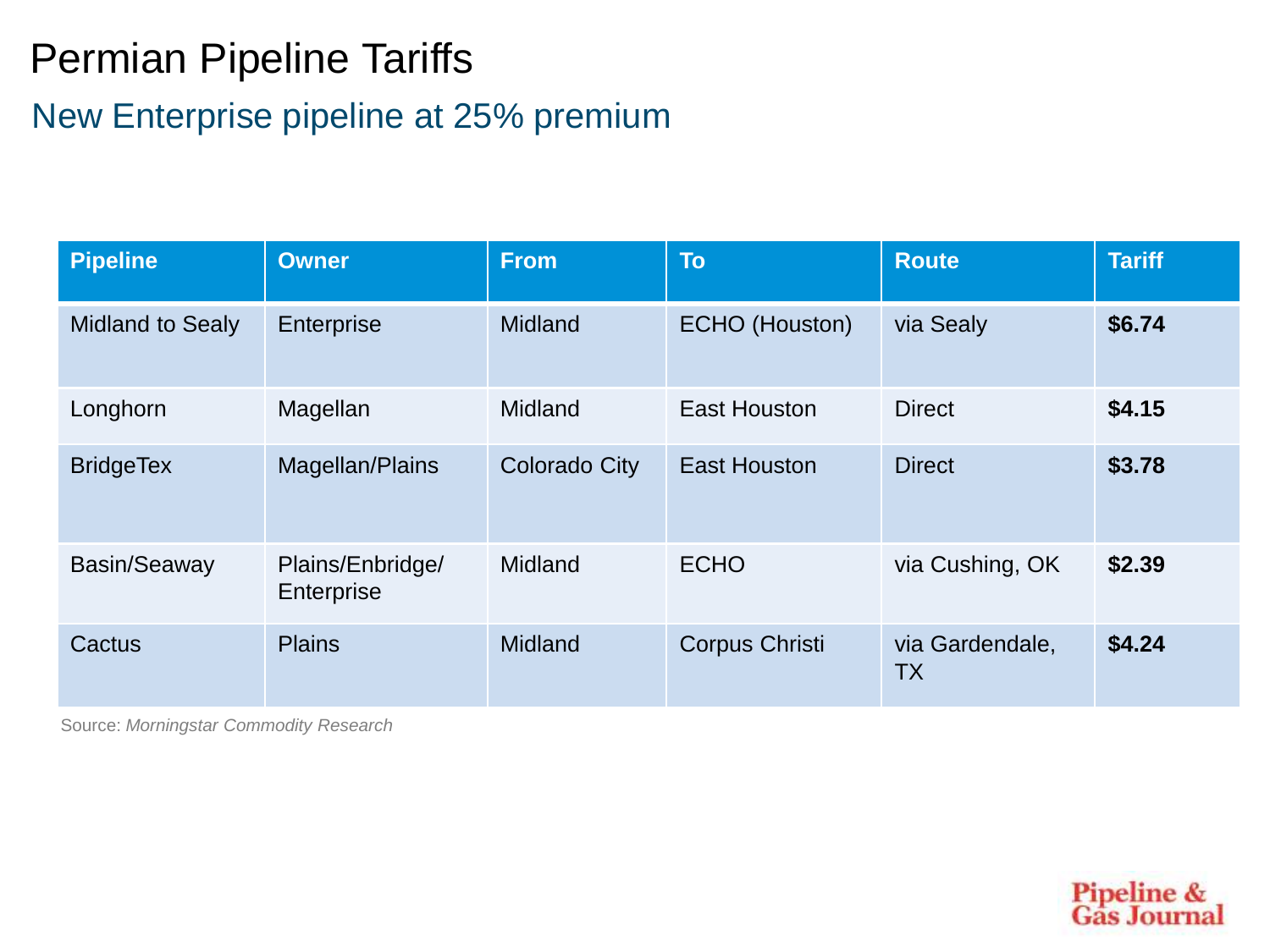1.6 Mmb/d More Capacity Planned by 2020

## **EPIC Crude Pipeline**

- 730 miles
- 590,000 b/d
- Permian and Eagle Ford to Corpus Christi
- Includes terminals in Orla, Pecos, Crane, Wink, Midland, Helena and **Gardendale**
- Follows route of EPIC NGL Pipeline (under construction)

Status: Projected in-service 2019



Source: *EPIC*

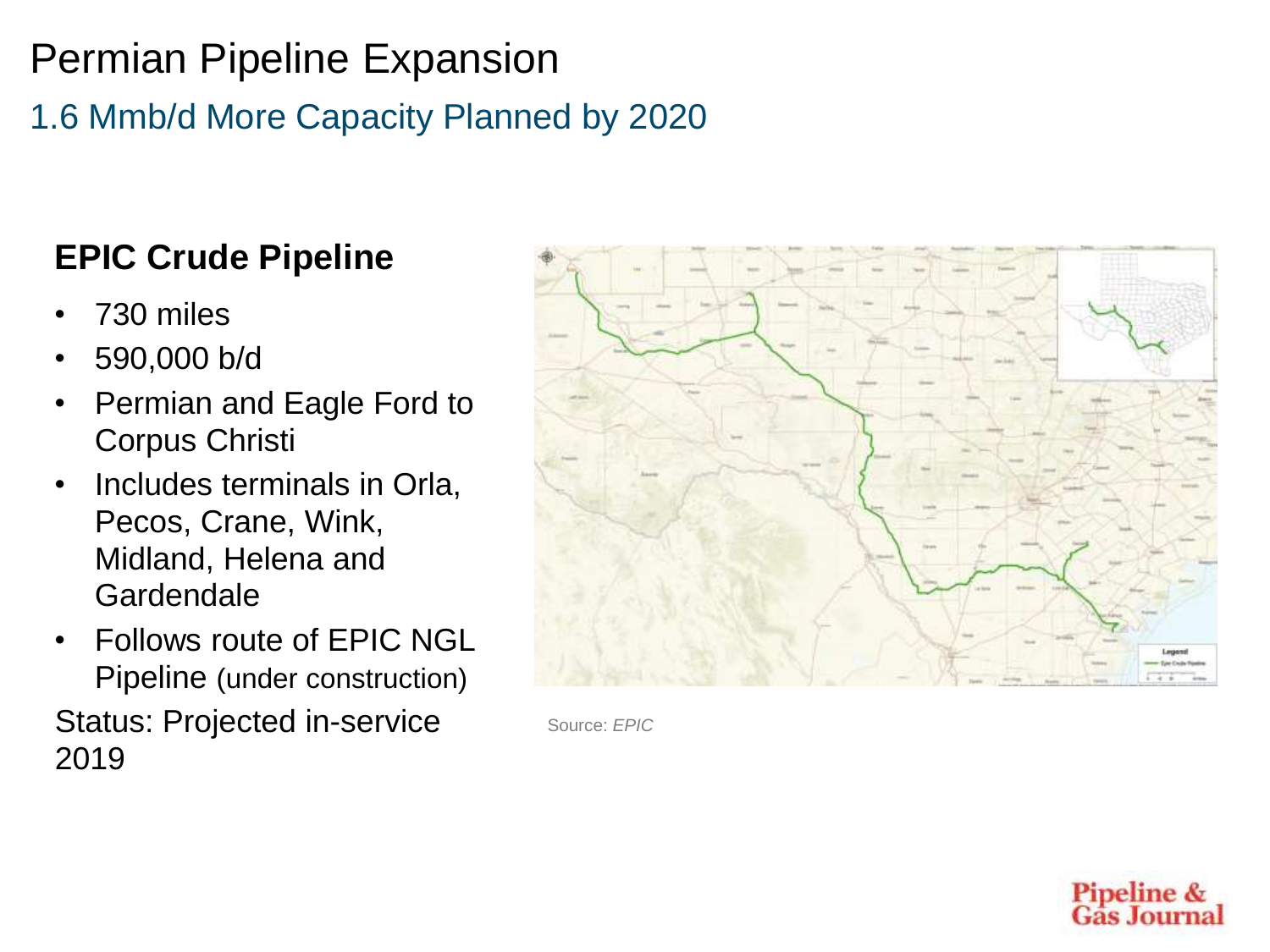#### 1.6 Mmb/d More Capacity Planned by 2020

#### **South Texas Gateway Pipeline**

- Up to 600,000 b/d crude and condensate
- Buckeye Partners
- 30-in pipeline
- Originating from Wink, Midland and Crane, TX, and delivering to Buckeye's recently expanded facilities in Corpus Christi
- Export market

Wink Midland **TEXAS** Houston Gardendale Party Corpus Christi

Source: *Buckeye*

Status: Open season started late December 2017.

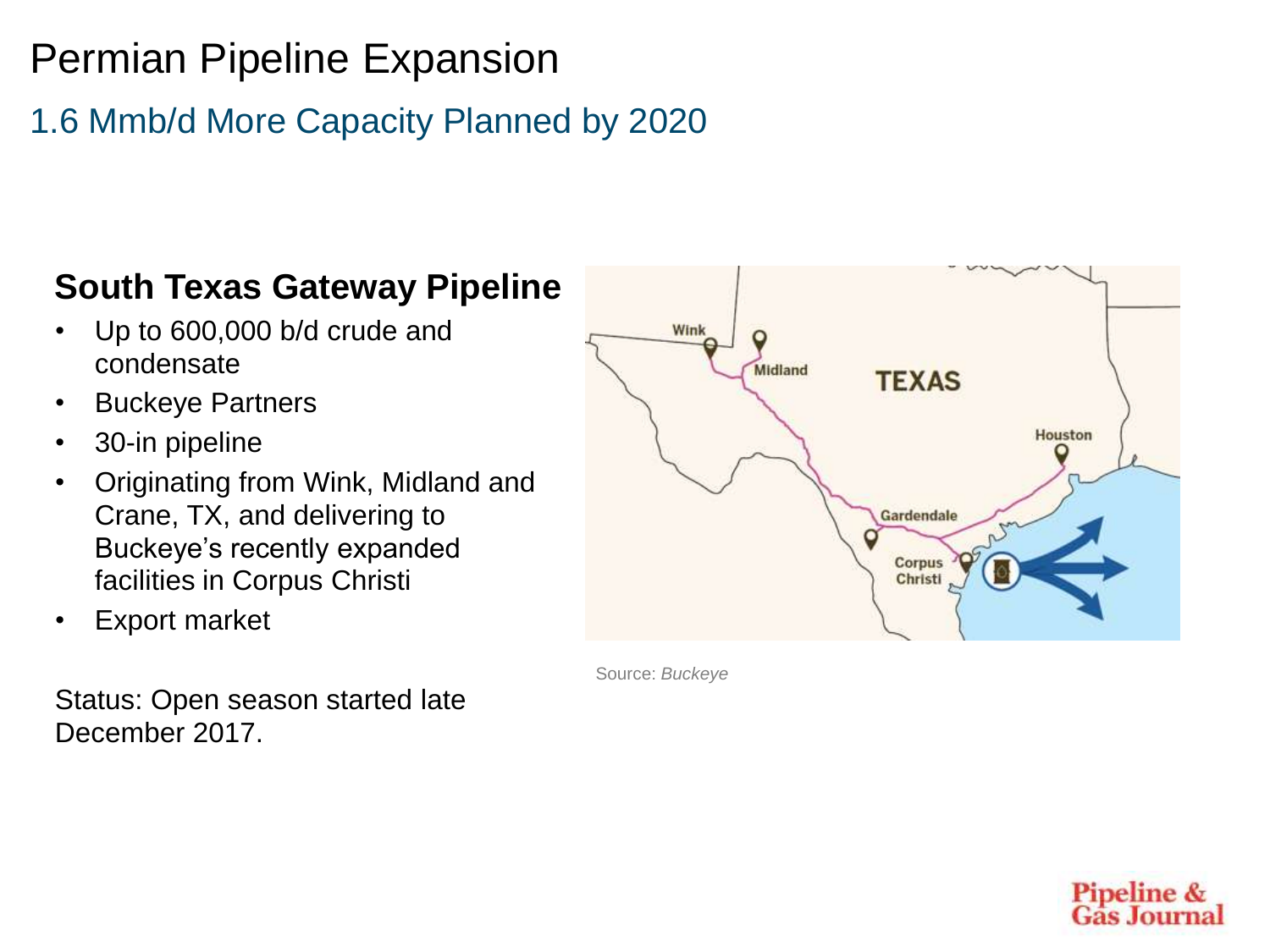# 1.6 Mmb/d More Capacity Planned by 2020

#### **Gray Oak Pipeline**

- Phillips 66/Enbridge
- 385,000 b/d (initial)
- From Reeves, Loving, Winkler and Crane counties
- To Corpus Christi, Freeport and Houston
- Projected service 2H 2019



#### Status:

Open season announced Dec. 2018

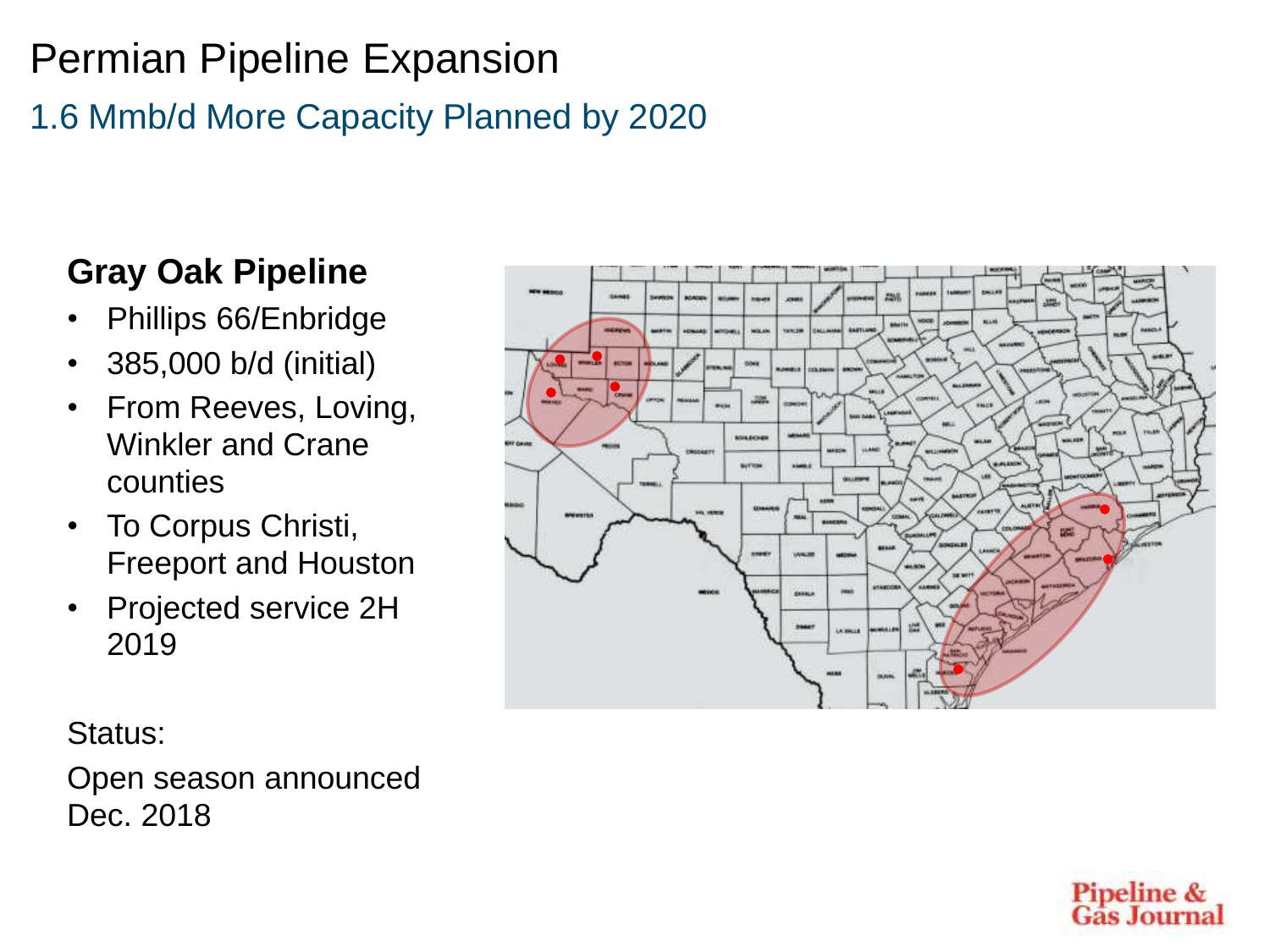1.6 Mmb/d More Capacity Planned by 2020

#### **Plains Cactus II**

- Up to 585,000 b/d via combination of existing pipelines and two new pipelines
- First new pipeline to extend from Wink South to McCamey
- Second pipeline will extend from McCamey to the Corpus Christi/Ingleside
- Scheduled to begin operations in Q3 2019

Status: Permitting, ROW and procurement underway (Initial open season ended Jan. 22)



Source: *Plains All American Pipeline*

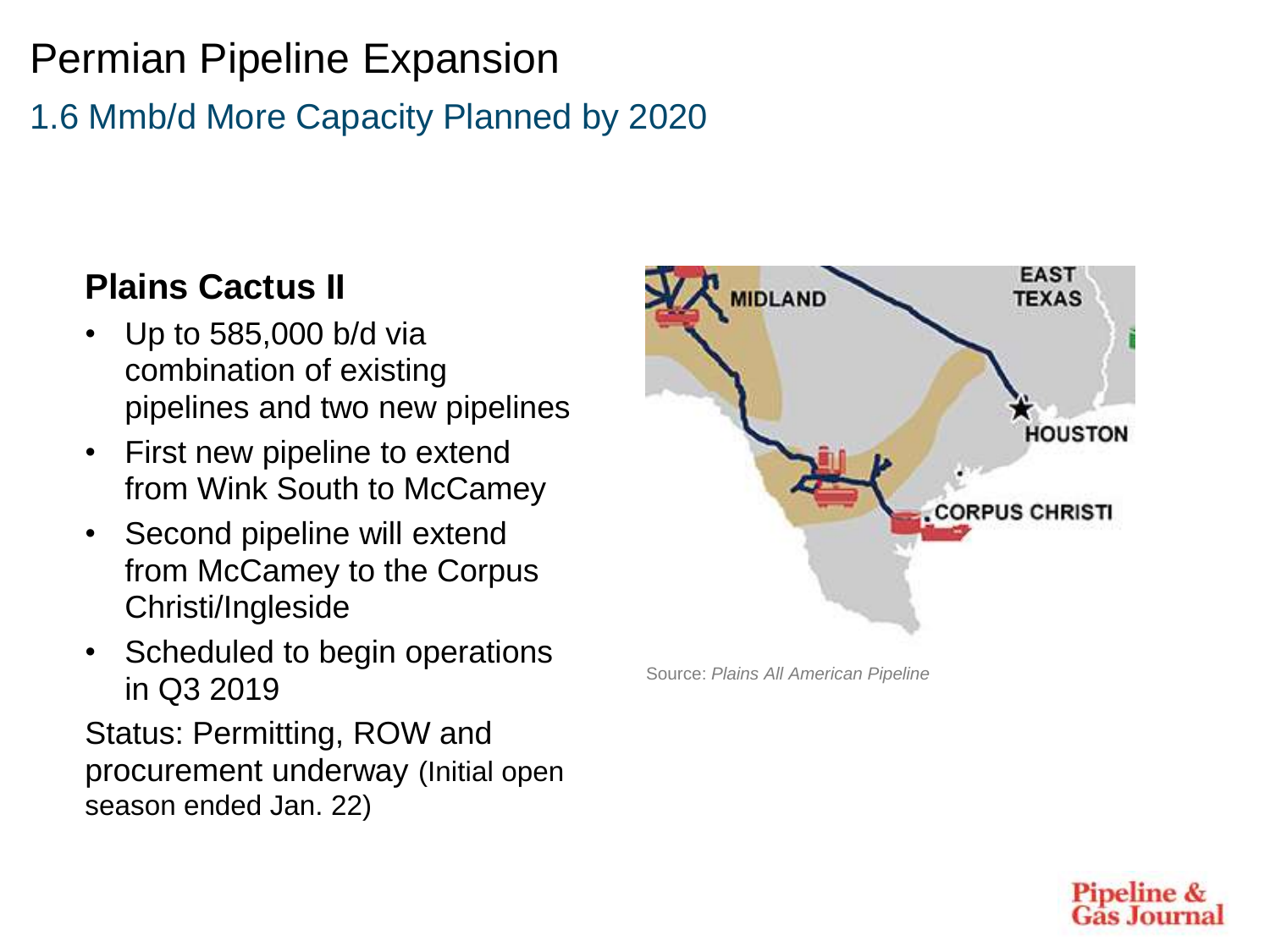1.6 Mmb/d More Capacity Planned by 2020

- **Plains Sunrise Pipeline expansion**
	- Early- to mid-2019
	- 120,000 Bbl/d
	- Delaware Basin & Midland to Cushing
	- 180 miles of new 24-in pipe from Colorado City to Wichita Falls
- **Plains Delaware Basin system expansion**
	- Early to mid-2019
	- 200,000 bbl/d
- **Magellan Midstream Permian-Gulf Coast** 
	- 350,000 bbl/d, 375-mile, 24-inch diameter pipeline from Crane to Three Rivers, TX
	- Three Rivers to Houston (new 200-mile pipeline) or Corpus Christi (new 70-mile pipeline)
	- Potential to expand up to 600,000 bpd for each destination
	- Initial open season ended Feb. 2





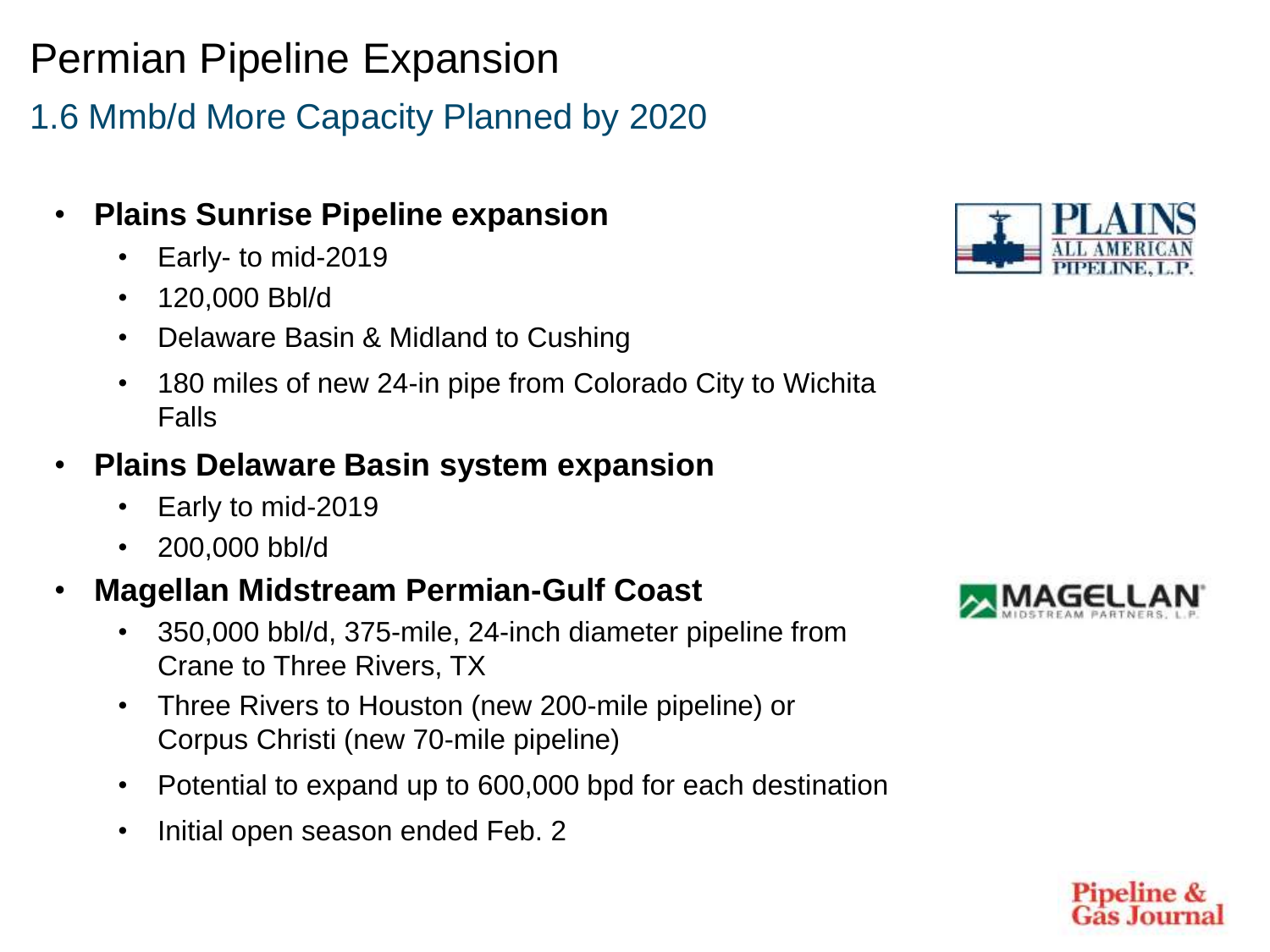#### Gas & LNG Pipeline Projects

#### **Epic NGL Pipeline**

- 650-mile, initial capacity 220,000 b/d
- Multiple 100,000 bbl/d fractionators in Corpus Christi area
- Initial phase planned in service early 2018, fully complete 2019

#### **Gulf Coast Express Pipeline**

- Kinder Morgan FID December 2017
- 1.9 Bcf/d
- Planned in-service Q3 2019

#### **Pecos Trail Pipeline**

• Namerico Energy 468-mile, 42", 1.9 Bcf/d

#### **Permian-Katy**

- Boardwalk and Sempra
- 1.5-2.0 Bcf/d

#### **Tellurian Permian Global Access Pipeline**

• 625 miles, 42", 2.0 Bcf/d